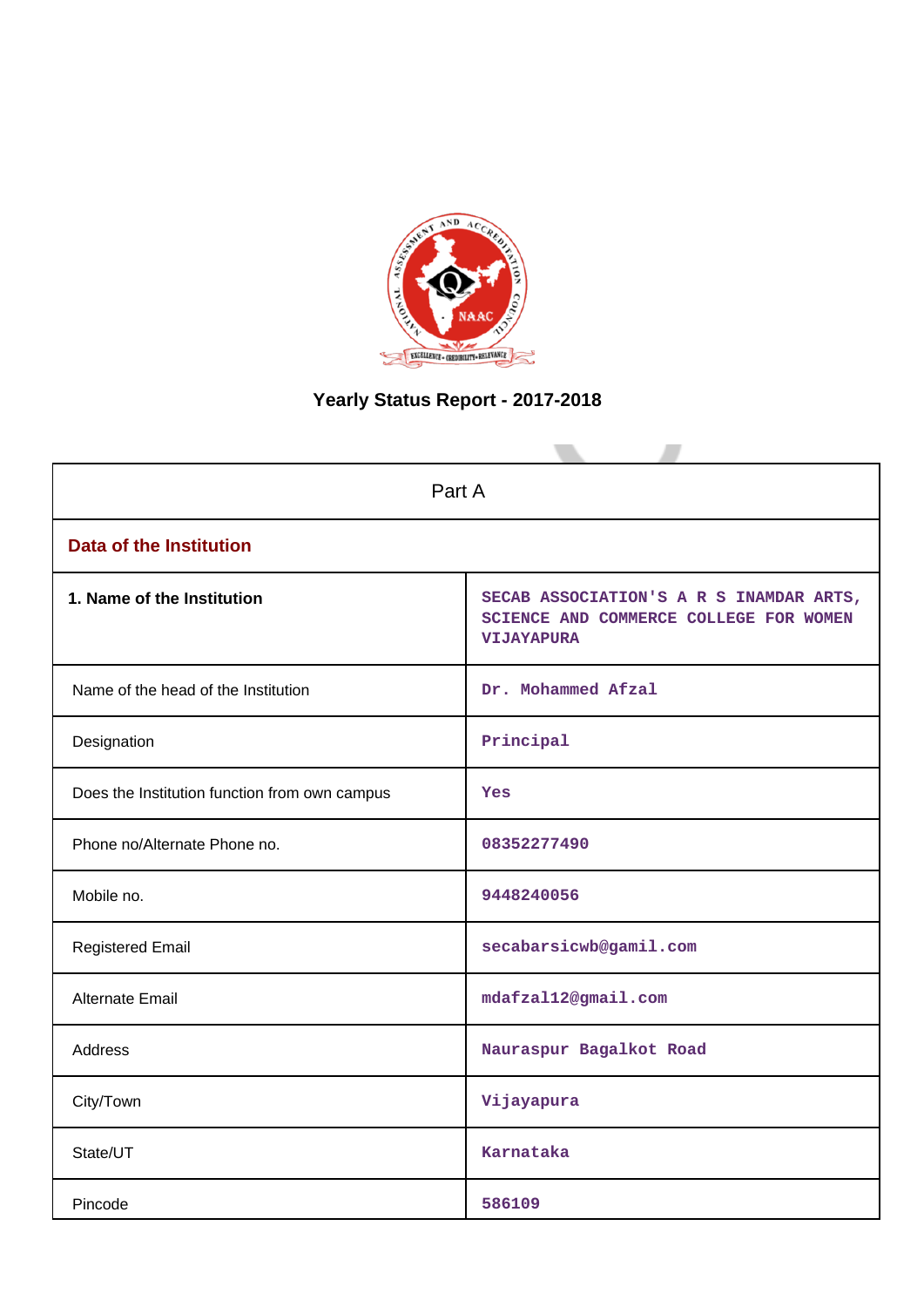| 2. Institutional Status                                                  |                                                |             |                                                                               |                                       |                   |  |  |
|--------------------------------------------------------------------------|------------------------------------------------|-------------|-------------------------------------------------------------------------------|---------------------------------------|-------------------|--|--|
| Affiliated / Constituent                                                 |                                                |             | Affiliated                                                                    |                                       |                   |  |  |
| Type of Institution                                                      |                                                |             | Women                                                                         |                                       |                   |  |  |
| Location                                                                 |                                                |             | Urban                                                                         |                                       |                   |  |  |
| <b>Financial Status</b>                                                  |                                                |             | state                                                                         |                                       |                   |  |  |
| Name of the IQAC co-ordinator/Director                                   |                                                |             | Dr.C.L.Patil                                                                  |                                       |                   |  |  |
| Phone no/Alternate Phone no.                                             |                                                |             | 08352271389                                                                   |                                       |                   |  |  |
| Mobile no.                                                               |                                                |             | 9449534987                                                                    |                                       |                   |  |  |
| <b>Registered Email</b>                                                  |                                                |             | plchidambar@gmail.com                                                         |                                       |                   |  |  |
| Alternate Email                                                          |                                                |             | malghan984@gmail.com                                                          |                                       |                   |  |  |
| 3. Website Address                                                       |                                                |             |                                                                               |                                       |                   |  |  |
|                                                                          | Web-link of the AQAR: (Previous Academic Year) |             | http://arsi.secab.org/pdf/Submitted%20A<br><u>OAR%202016-17pdf</u>            |                                       |                   |  |  |
| 4. Whether Academic Calendar prepared during<br>the year                 |                                                |             | Yes                                                                           |                                       |                   |  |  |
| if yes, whether it is uploaded in the institutional website:<br>Weblink: |                                                |             | http://arsi.secab.org/pdf/supporting/Ca<br>lendar%20of%20events%202017-18.pdf |                                       |                   |  |  |
| <b>5. Accrediation Details</b>                                           |                                                |             |                                                                               |                                       |                   |  |  |
| Cycle                                                                    | Grade                                          | <b>CGPA</b> | Year of                                                                       | Validity                              |                   |  |  |
|                                                                          |                                                |             | Accrediation                                                                  | Period From                           | Period To         |  |  |
| 1                                                                        | $B+$                                           | 2.76        | 2004                                                                          | $16 - Sep - 2004$                     | 15-Sep-2009       |  |  |
| 2                                                                        | в                                              | 2.48        | 2014                                                                          | $05 - May - 2014$                     | $04 - May - 2019$ |  |  |
| 6. Date of Establishment of IQAC                                         |                                                |             | 16-Nov-2014                                                                   |                                       |                   |  |  |
| 7. Internal Quality Assurance System                                     |                                                |             |                                                                               |                                       |                   |  |  |
|                                                                          |                                                |             | Quality initiatives by IQAC during the year for promoting quality culture     |                                       |                   |  |  |
| Item /Title of the quality initiative by                                 |                                                |             | Date & Duration                                                               | Number of participants/ beneficiaries |                   |  |  |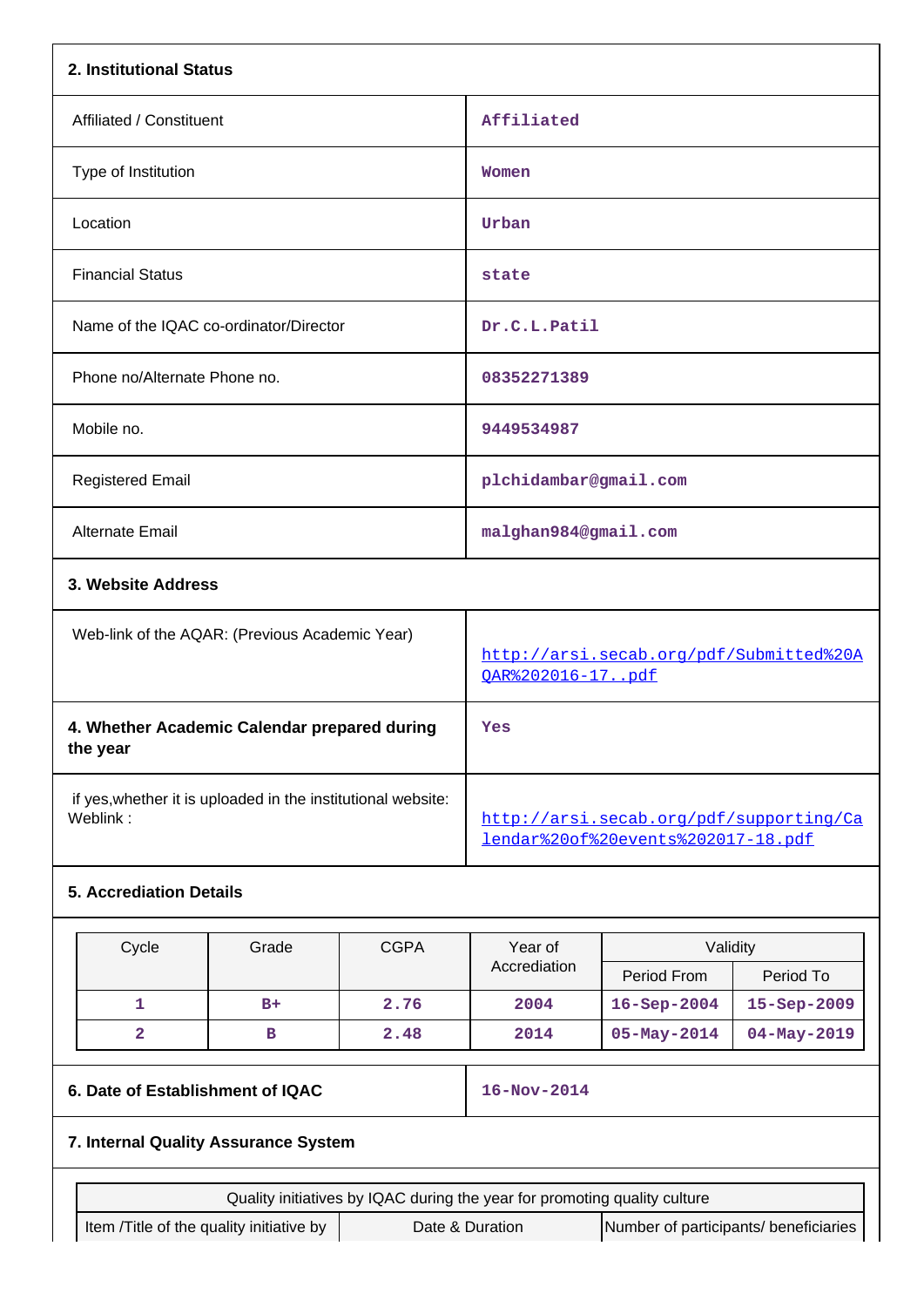| <b>IQAC</b>                                                                                                                                                                                     |        |                               |                        |  |                                |        |  |
|-------------------------------------------------------------------------------------------------------------------------------------------------------------------------------------------------|--------|-------------------------------|------------------------|--|--------------------------------|--------|--|
| Organising Workshops and<br>Seminars a) Workshop on<br><b>GST</b>                                                                                                                               |        |                               | 12-Aug-2017<br>1       |  | 130                            |        |  |
| Organising Workshops and<br>Seminars a) Seminar on<br>Social Responsibility. b)                                                                                                                 |        | $23 - \text{Feb} - 2018$<br>1 |                        |  | 300                            |        |  |
| Adopting new methodology<br>of teaching                                                                                                                                                         |        |                               | $15 - Jun - 2017$<br>1 |  |                                | 35     |  |
| 8. Provide the list of Special Status conferred by Central/ State Government-<br>UGC/CSIR/DST/DBT/ICMR/TEQIP/World Bank/CPE of UGC etc.                                                         |        |                               |                        |  |                                |        |  |
| Institution/Departmen<br>t/Faculty                                                                                                                                                              | Scheme |                               | <b>Funding Agency</b>  |  | Year of award with<br>duration | Amount |  |
| Institution<br><b>CPE</b>                                                                                                                                                                       |        |                               | <b>UGC</b>             |  | 2017<br>$\mathbf{2}$           | 760000 |  |
|                                                                                                                                                                                                 |        |                               | View File              |  |                                |        |  |
| 9. Whether composition of IQAC as per latest<br><b>NAAC</b> guidelines:                                                                                                                         |        |                               | Yes                    |  |                                |        |  |
| Upload latest notification of formation of IQAC                                                                                                                                                 |        |                               | View File              |  |                                |        |  |
| 10. Number of IQAC meetings held during the<br>year :                                                                                                                                           |        |                               | 5                      |  |                                |        |  |
| The minutes of IQAC meeting and compliances to the<br>decisions have been uploaded on the institutional<br>website                                                                              |        |                               | Yes                    |  |                                |        |  |
| Upload the minutes of meeting and action taken report                                                                                                                                           |        |                               | View File              |  |                                |        |  |
| 11. Whether IQAC received funding from any of<br>the funding agency to support its activities<br>during the year?                                                                               |        |                               | <b>No</b>              |  |                                |        |  |
| 12. Significant contributions made by IQAC during the current year(maximum five bullets)                                                                                                        |        |                               |                        |  |                                |        |  |
| 1) Additional practical exposure to students 2) Feedback analysis from the<br>students 3) Result analysis 4) Stakeholders and Governing Council inputs<br>5) Augmentation of ICT infrastructure |        |                               |                        |  |                                |        |  |
|                                                                                                                                                                                                 |        | View File                     |                        |  |                                |        |  |

**13. Plan of action chalked out by the IQAC in the beginning of the academic year towards Quality Enhancement and outcome achieved by the end of the academic year**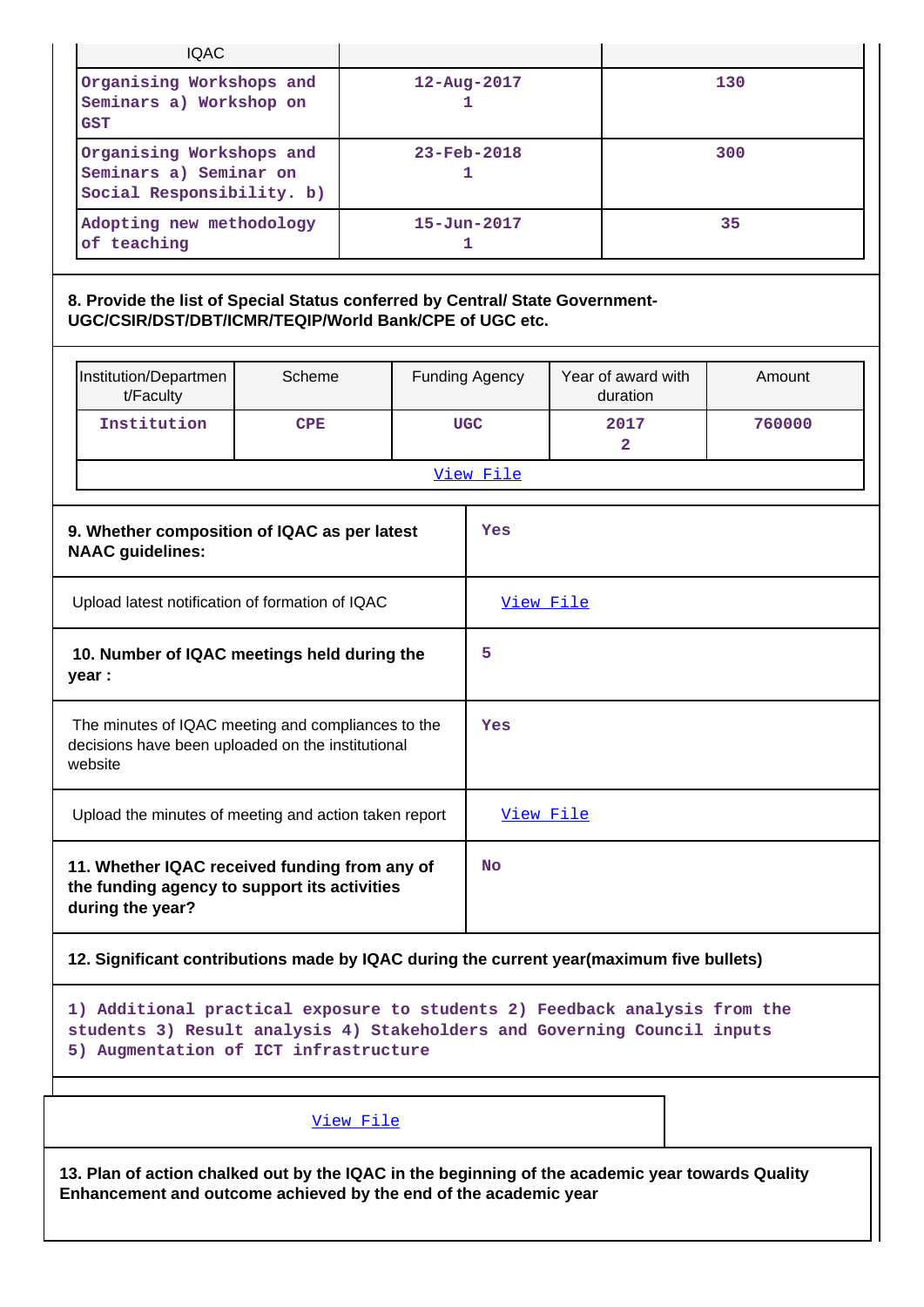| Plan of Action                                                                                                       | Achivements/Outcomes                                                                                                                                                                                                                                                                                                                                                                                                                |  |  |  |  |
|----------------------------------------------------------------------------------------------------------------------|-------------------------------------------------------------------------------------------------------------------------------------------------------------------------------------------------------------------------------------------------------------------------------------------------------------------------------------------------------------------------------------------------------------------------------------|--|--|--|--|
| Utilisation of CPE funds for<br>establishment Research Lab                                                           | Research Science Lab was established<br>and upgraded with purchase of<br>equipments tools and chemicals.                                                                                                                                                                                                                                                                                                                            |  |  |  |  |
| Review of Vision and Mission of the<br>college                                                                       | The Vision, Mission and the objectives<br>of the college is redesigned to coup<br>with new trends in the field of<br>education making it more responsible<br>and practical.                                                                                                                                                                                                                                                         |  |  |  |  |
| New methodology of teaching                                                                                          | To make teaching learning more<br>effective, with revision and<br>redesigning of curricula new<br>methodology techniques like group<br>discussion, debates, projects, and<br>application of ICT resources are used                                                                                                                                                                                                                  |  |  |  |  |
|                                                                                                                      | View File                                                                                                                                                                                                                                                                                                                                                                                                                           |  |  |  |  |
| 14. Whether AQAR was placed before statutory<br>body?                                                                | Yes                                                                                                                                                                                                                                                                                                                                                                                                                                 |  |  |  |  |
| Name of Statutory Body                                                                                               | <b>Meeting Date</b>                                                                                                                                                                                                                                                                                                                                                                                                                 |  |  |  |  |
| Governing Council                                                                                                    | 17-Apr-2017                                                                                                                                                                                                                                                                                                                                                                                                                         |  |  |  |  |
| 15. Whether NAAC/or any other accredited<br>body(s) visited IQAC or interacted with it to<br>assess the functioning? | <b>No</b>                                                                                                                                                                                                                                                                                                                                                                                                                           |  |  |  |  |
| 16. Whether institutional data submitted to<br><b>AISHE:</b>                                                         | Yes                                                                                                                                                                                                                                                                                                                                                                                                                                 |  |  |  |  |
| Year of Submission                                                                                                   | 2018                                                                                                                                                                                                                                                                                                                                                                                                                                |  |  |  |  |
| Date of Submission                                                                                                   | $29 - \text{Mar} - 2018$                                                                                                                                                                                                                                                                                                                                                                                                            |  |  |  |  |
| 17. Does the Institution have Management<br><b>Information System?</b>                                               | Yes                                                                                                                                                                                                                                                                                                                                                                                                                                 |  |  |  |  |
| If yes, give a brief descripiton and a list of modules                                                               |                                                                                                                                                                                                                                                                                                                                                                                                                                     |  |  |  |  |
| currently operational (maximum 500 words)                                                                            | 1) I.D cards (Barcoded). 2) Bio metric<br>device for monitoring the staff<br>attendance. 3) Students online<br>attendance. 4) 14 Portfolios of the<br>college monitored online. 5) Online<br>filling of examination form. 6)<br>Creation of students portal. 7) Online<br>submission of I.A marks. 8) Submission<br>of I.A. question papers online. 9)<br>Direct remittance of scholarships<br>amount to the students bank account. |  |  |  |  |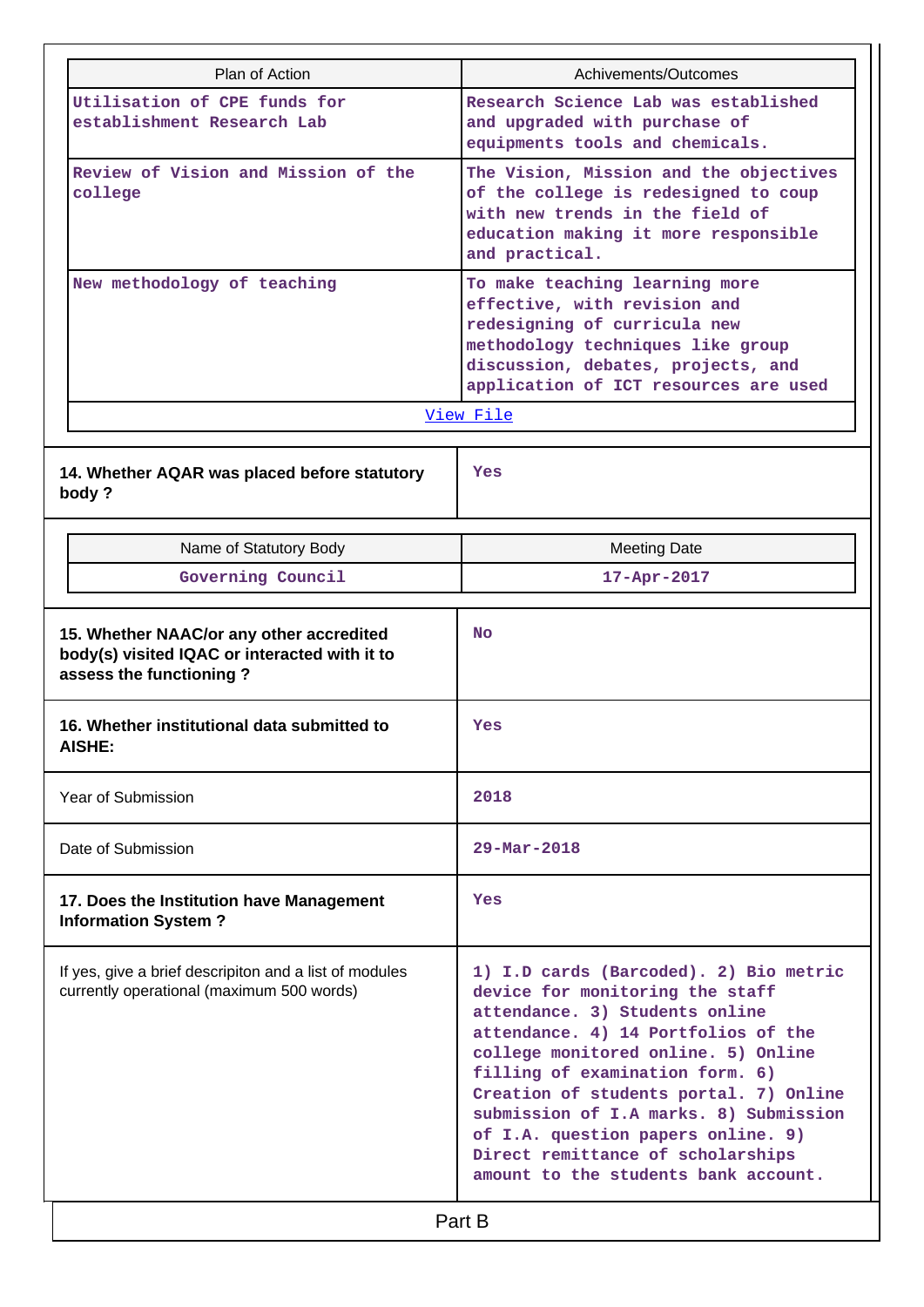# **CRITERION I – CURRICULAR ASPECTS**

# **1.1 – Curriculum Planning and Implementation**

 1.1.1 – Institution has the mechanism for well planned curriculum delivery and documentation. Explain in 500 words

 **No curriculum can become useful and effective unless it is implemented, according to the actual situation of the institution, its stakeholders and the community in which it lives. Having this conviction the institution tries to implement curriculum according to the actual needs the students, the objectives of the college and the concerns of the local society. The students are the main resources and those who come to college mostly are from rural and semi-urban background. They have studied in rural schools and colleges and they are seriously lacking in English, mathematics and science subjects. They are deficient in communication, they suffer from mal-nutrition and they are anemic, underweight and ill-nourished. They come from agricultural and working classes. Therefore it becomes a challenge to the college to develop them. Therefore we try to help such students in several ways like: 1) Bridge course after their plus to level 2) Remedial teaching at the end of each semester 3) Conducting teaching in both Kannada and English medium 4) Conducting unit test to keep the students abreast with the curriculum 5) Involving the students by conducting seminars on the topics taken from the prescribed curriculum 6) Taking the students to the to the historical sites to explain their significant Institutional Goals Emancipation and empowerment of women has been the main theme of the college. This concept of women empowerment was infused in the students by conducting activities such as: • Inviting outstanding women achievers to the college and arranging guest speakers of motivational speeches by them. • Taking the students to the industrial sites and places of manufacturing units and inspiring them to take up self employment schemes and entrepreneurs. • Conducting exhibition about the women achievers and their success stories • Playing skits on them based on outstanding women of history like Laxmibai of Jhansi, Chandbibi, Kitturu rani Channamma, Mother Theresa etc • Launching a full pledged campaign against female foeticide by: 1) Conducting seminars on the above topic 2) Conducting procession, demonstrations, slogans, banners on the theme 3) Staging plays on the issue of female foeticide on the occasion of national of national days like Republic Day, Independence Day and International women's Day. • Local Concerns Local concerns are addressed by the college on the issues coming up time to time like: • The problem of drinking water in the city • The life of slum dwellers and their health in NSS camps • Protection of historical monuments at Vijayapura.**

| Certificate                           | Diploma Courses | Dates of<br>Introduction | Duration | Focus on employ<br>ability/entreprene<br>urship | Skill<br>Development                       |
|---------------------------------------|-----------------|--------------------------|----------|-------------------------------------------------|--------------------------------------------|
| 1) Basic<br>Electronic                | <b>NIL</b>      | 12/02/2018               | 40       | Focus on emp<br>loyability                      | Assembling<br>0f<br>electronic<br>circuits |
| 2) Fashion<br>Art Custom<br>Designing | <b>NIL</b>      | 12/02/2018               | 30       | Focus on emp<br>loyability                      | skill of<br>designing<br>clothes           |
| Cash Book<br>3)<br>Writing            | <b>NIL</b>      | 27/02/2018               | 30       | Focus on emp<br>loyability                      | Writing<br>Account                         |
| 4) Basic<br>Computer                  | <b>NIL</b>      | 20/02/2018               | 30       | Focus on emp<br>loyability                      | acquries the<br>knowledge of               |

1.1.2 – Certificate/ Diploma Courses introduced during the academic year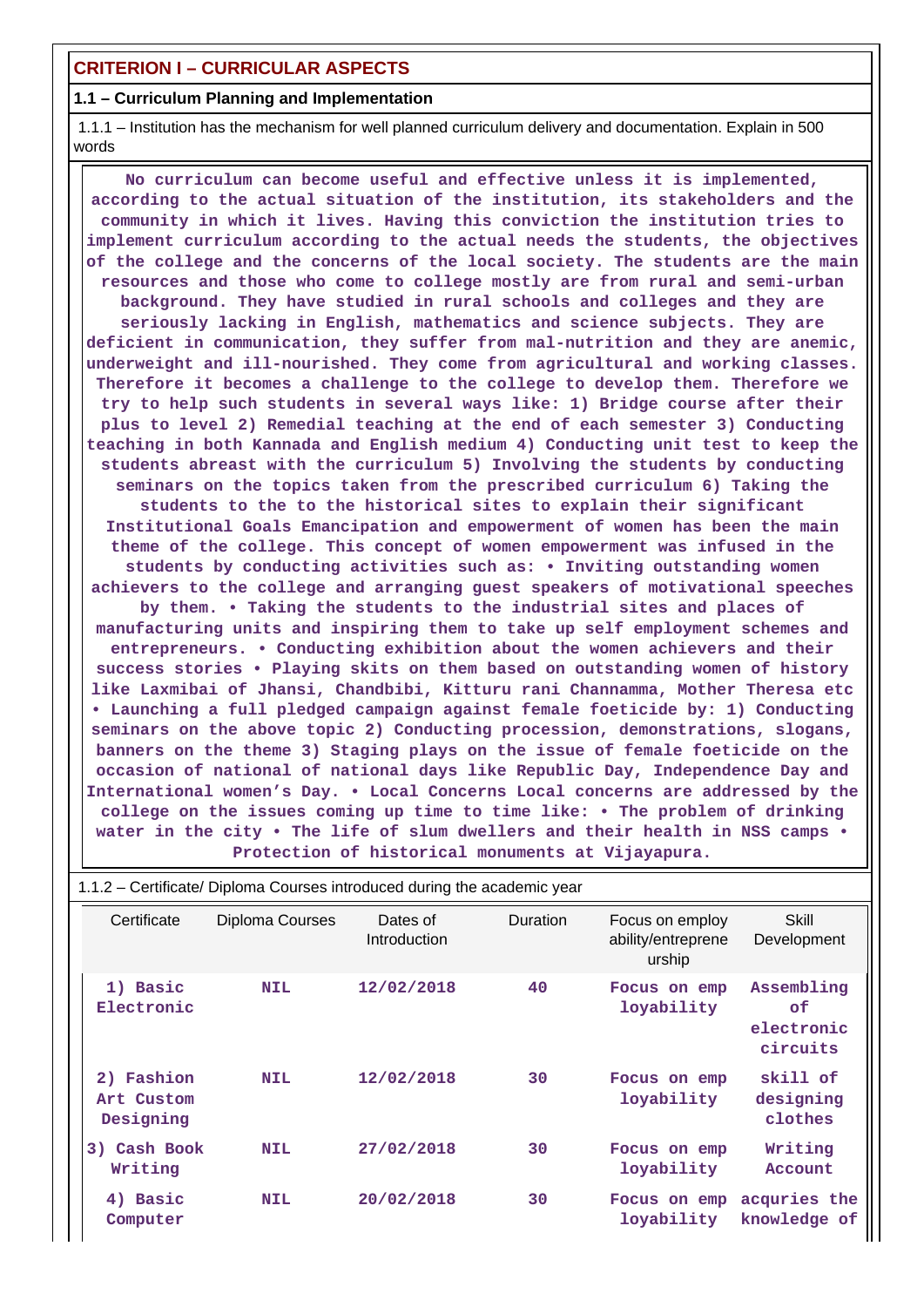| Application                                                                                                                                                              |                          |           | MS Office<br>and internet                                       |  |  |  |  |
|--------------------------------------------------------------------------------------------------------------------------------------------------------------------------|--------------------------|-----------|-----------------------------------------------------------------|--|--|--|--|
| 1.2 - Academic Flexibility                                                                                                                                               |                          |           |                                                                 |  |  |  |  |
| 1.2.1 - New programmes/courses introduced during the academic year                                                                                                       |                          |           |                                                                 |  |  |  |  |
| Programme/Course                                                                                                                                                         | Programme Specialization |           | Dates of Introduction                                           |  |  |  |  |
| No Data Entered/Not Applicable !!!                                                                                                                                       |                          |           |                                                                 |  |  |  |  |
|                                                                                                                                                                          | No file uploaded.        |           |                                                                 |  |  |  |  |
| 1.2.2 - Programmes in which Choice Based Credit System (CBCS)/Elective course system implemented at the<br>affiliated Colleges (if applicable) during the academic year. |                          |           |                                                                 |  |  |  |  |
| Name of programmes adopting<br><b>CBCS</b>                                                                                                                               | Programme Specialization |           | Date of implementation of<br><b>CBCS/Elective Course System</b> |  |  |  |  |
| No Data Entered/Not Applicable !!!                                                                                                                                       |                          |           |                                                                 |  |  |  |  |
| 1.2.3 - Students enrolled in Certificate/ Diploma Courses introduced during the year                                                                                     |                          |           |                                                                 |  |  |  |  |
|                                                                                                                                                                          | Certificate              |           | Diploma Course                                                  |  |  |  |  |
| <b>Number of Students</b>                                                                                                                                                | 43                       |           | 0                                                               |  |  |  |  |
| 1.3 - Curriculum Enrichment                                                                                                                                              |                          |           |                                                                 |  |  |  |  |
| 1.3.1 - Value-added courses imparting transferable and life skills offered during the year                                                                               |                          |           |                                                                 |  |  |  |  |
| <b>Value Added Courses</b>                                                                                                                                               | Date of Introduction     |           | Number of Students Enrolled                                     |  |  |  |  |
| 1) Basic Electronic                                                                                                                                                      | 12/02/2018               |           | 10                                                              |  |  |  |  |
| 2) Fashion Art Custom<br>Designing                                                                                                                                       | 12/02/2018               |           | 13                                                              |  |  |  |  |
| 3) Cash Book Writing                                                                                                                                                     | 27/02/2018               |           | 14                                                              |  |  |  |  |
| 4) Basic Computer<br>Application                                                                                                                                         | 20/02/2018               |           | 6                                                               |  |  |  |  |
|                                                                                                                                                                          |                          | View File |                                                                 |  |  |  |  |
| 1.3.2 - Field Projects / Internships under taken during the year                                                                                                         |                          |           |                                                                 |  |  |  |  |
| Project/Programme Title                                                                                                                                                  | Programme Specialization |           | No. of students enrolled for Field<br>Projects / Internships    |  |  |  |  |
| <b>BA</b>                                                                                                                                                                | Sociology                |           | 55                                                              |  |  |  |  |
| <b>BA</b>                                                                                                                                                                | Political Science        |           | 42                                                              |  |  |  |  |
|                                                                                                                                                                          |                          | View File |                                                                 |  |  |  |  |
| 1.4 - Feedback System                                                                                                                                                    |                          |           |                                                                 |  |  |  |  |
| 1.4.1 - Whether structured feedback received from all the stakeholders.                                                                                                  |                          |           |                                                                 |  |  |  |  |
| <b>Students</b>                                                                                                                                                          |                          |           | Yes                                                             |  |  |  |  |
| <b>Teachers</b>                                                                                                                                                          |                          |           | Yes                                                             |  |  |  |  |
| No<br><b>Employers</b>                                                                                                                                                   |                          |           |                                                                 |  |  |  |  |
| Alumni                                                                                                                                                                   |                          |           | Yes                                                             |  |  |  |  |
| Parents                                                                                                                                                                  |                          |           | Yes                                                             |  |  |  |  |
| 1.4.2 – How the feedback obtained is being analyzed and utilized for overall development of the institution?<br>(maximum 500 words)                                      |                          |           |                                                                 |  |  |  |  |
| <b>Feedback Obtained</b>                                                                                                                                                 |                          |           |                                                                 |  |  |  |  |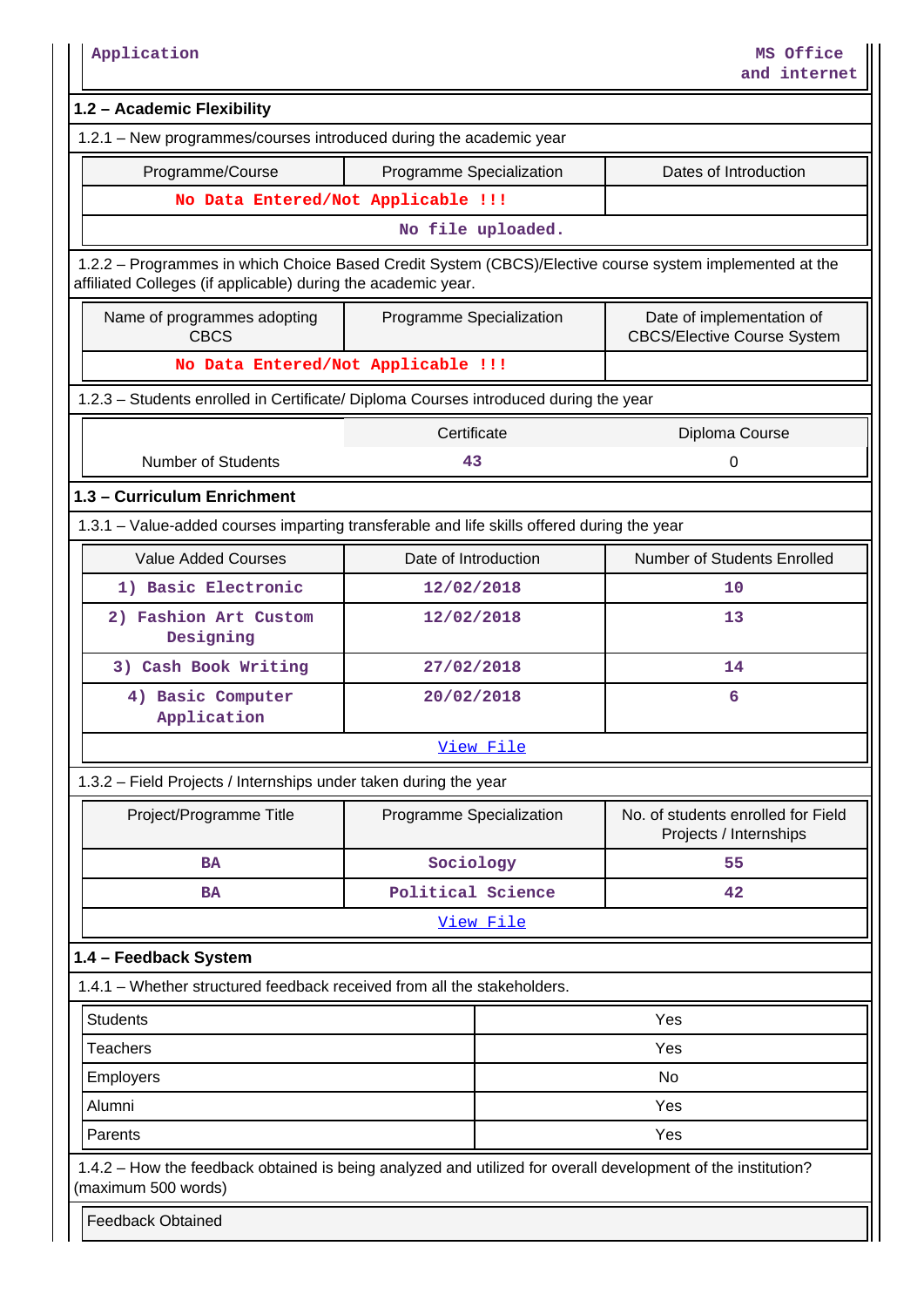**Student's feedback Analysis: Analysis of the feedback was done. The students of: a) Psychology students felt the need to visit excursion mental health care facilities. b) Zoology and Botany students felt that the need to be taken Zoo's and Botanical gardens on a study tour. c) Commerce students expressed that a "Business Mela" (fair) be conducted every year. d) M.A./B.A English language students wanted that guest lecturers be invited to the class to speak about the trends in literature. Betterment of English language lab and purchase of additional reference books was suggested. e) B.Sc students felt that we should organize "Science Exhibition." Further, a mid diagnostic survey received from the students revealed that, almost all the teachers had completed their syllabus as per the schedule and that the students were satisfied. A very few cases of not completing the syllabus for a) English grammar phonetics. b) Few chapters in Hindi a chapter in Psychology needed revision. These aspects have been brought to the notice of the respective faculty for necessary corrective action. Teacher feedback Analysis: A feedback on the teacher from the students was helpful in ironing out petty misunderstanding about their perception in conduct of the class. Alumni Meeting Analysis: Alumni feedback taken in Alumni meeting held for the purpose. The meeting was attended by 30 members. The Alumni appreciated the cooperation and the guidance of the teaching faculty of the college and suggested as following Emphasis on cultural activities of the college. Take up special coaching for spoken English. Should organize group discussions for the students to bring out their leadership qualities. Parent's feedback Analysis: 12 members of the ParentTeacher Association attended the meeting and gave following suggestions. Provide potable water and clean wash rooms. Provide some guest speakers in different subjects. Should take necessary steps to provide a better security for the students. Appreciated the college for prohibiting mobile phones in the college Afterwards these inputs were compiled and discussed with the Principal for necessary remedial action.**

# **CRITERION II – TEACHING- LEARNING AND EVALUATION**

### **2.1 – Student Enrolment and Profile**

# 2.1.1 – Demand Ratio during the year

| ----- |                          |                             |                              |                                   |                          |  |  |  |  |  |
|-------|--------------------------|-----------------------------|------------------------------|-----------------------------------|--------------------------|--|--|--|--|--|
|       | Name of the<br>Programme | Programme<br>Specialization | Number of seats<br>available | Number of<br>Application received | <b>Students Enrolled</b> |  |  |  |  |  |
|       | <b>BA</b>                | Arts                        | 240                          | 69                                | 69                       |  |  |  |  |  |
|       | <b>BSC</b>               | Science                     | 120                          | 122                               | 122                      |  |  |  |  |  |
|       | <b>BCom</b>              | Commerce                    | 50                           | 35                                | 35                       |  |  |  |  |  |
|       | <b>MA</b>                | English                     | 20                           | 17                                | 17                       |  |  |  |  |  |
|       |                          |                             | View File                    |                                   |                          |  |  |  |  |  |

#### **2.2 – Catering to Student Diversity**

2.2.1 – Student - Full time teacher ratio (current year data)

| Number of          | Number of          | Number of         | Number of         | Number of        |
|--------------------|--------------------|-------------------|-------------------|------------------|
| students enrolled  |                    | fulltime teachers | fulltime teachers | teachers         |
| in the institution | in the institution | available in the  | available in the  | teaching both UG |
| (UG)               | (PG)               | institution       | institution       | and PG courses   |
|                    |                    |                   |                   |                  |
|                    |                    | courses           | courses           |                  |
| 605                | 28                 | 35                |                   |                  |
|                    |                    | students enrolled | teaching only UG  | teaching only PG |

# **2.3 – Teaching - Learning Process**

 2.3.1 – Percentage of teachers using ICT for effective teaching with Learning Management Systems (LMS), Elearning resources etc. (current year data)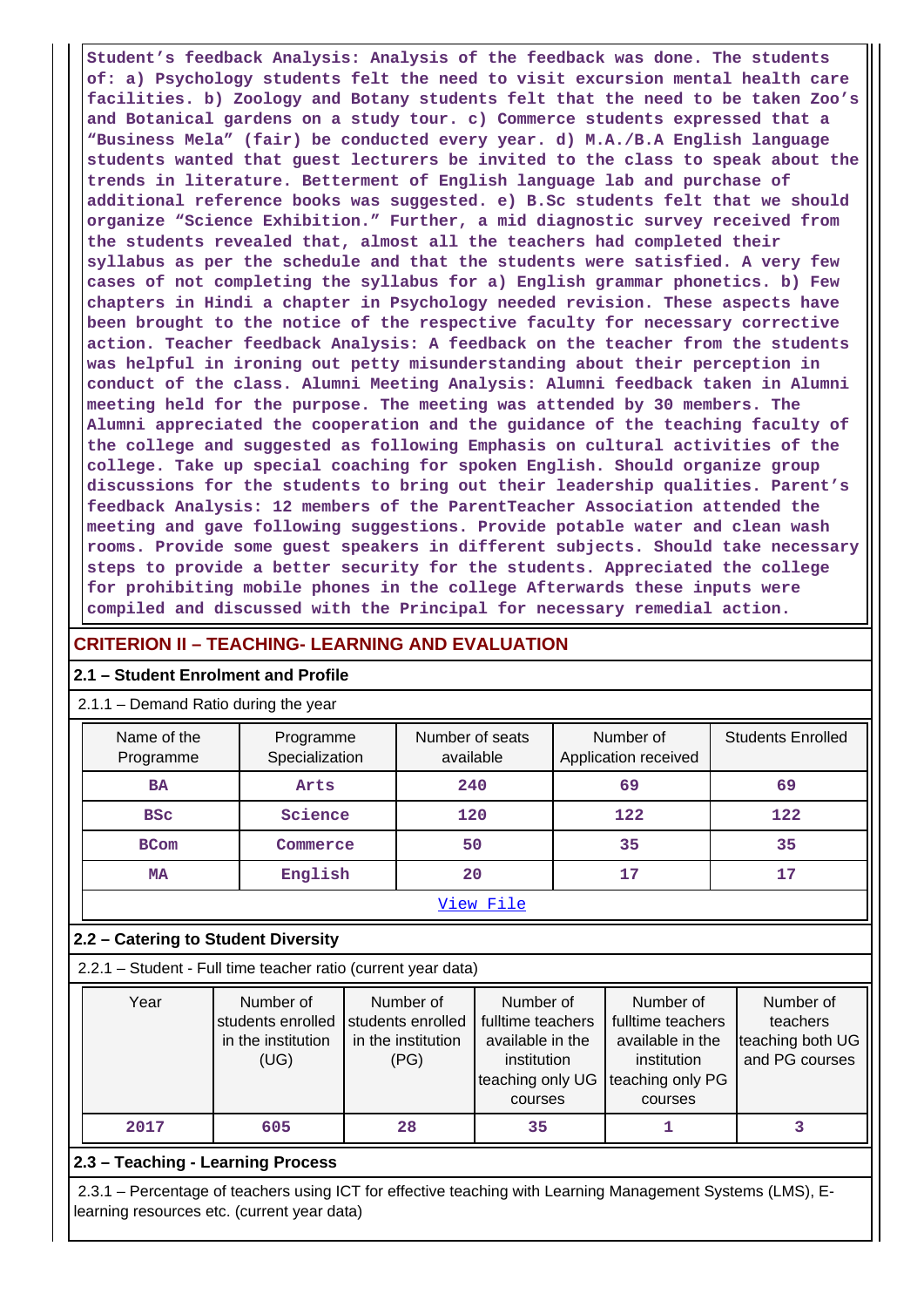| Number of<br><b>Teachers on Roll</b>                                                              | Number of<br>teachers using<br>ICT (LMS, e-<br>Resources) |                |                  | <b>ICT Toolsand</b><br>resources<br>available                                                                             | Number of ICT<br>enabled<br>Classrooms |          | Numberof smart<br>classrooms                                               |                                                                                       | E-resources and<br>techniques used                                                                                                                                                                                                                                                                                                                                                                                                                                                                                                                                                                                                                                                                                                                                                                                                                                                                                                                                                                                                                                                                                                                            |  |
|---------------------------------------------------------------------------------------------------|-----------------------------------------------------------|----------------|------------------|---------------------------------------------------------------------------------------------------------------------------|----------------------------------------|----------|----------------------------------------------------------------------------|---------------------------------------------------------------------------------------|---------------------------------------------------------------------------------------------------------------------------------------------------------------------------------------------------------------------------------------------------------------------------------------------------------------------------------------------------------------------------------------------------------------------------------------------------------------------------------------------------------------------------------------------------------------------------------------------------------------------------------------------------------------------------------------------------------------------------------------------------------------------------------------------------------------------------------------------------------------------------------------------------------------------------------------------------------------------------------------------------------------------------------------------------------------------------------------------------------------------------------------------------------------|--|
| 35                                                                                                | 22                                                        |                |                  | 38                                                                                                                        | $\overline{2}$                         |          | $\overline{2}$                                                             |                                                                                       | 3                                                                                                                                                                                                                                                                                                                                                                                                                                                                                                                                                                                                                                                                                                                                                                                                                                                                                                                                                                                                                                                                                                                                                             |  |
| 2.3.2 - Students mentoring system available in the institution? Give details. (maximum 500 words) |                                                           |                |                  |                                                                                                                           |                                        |          |                                                                            |                                                                                       |                                                                                                                                                                                                                                                                                                                                                                                                                                                                                                                                                                                                                                                                                                                                                                                                                                                                                                                                                                                                                                                                                                                                                               |  |
|                                                                                                   |                                                           |                |                  |                                                                                                                           |                                        |          |                                                                            |                                                                                       | The student mentioning system formed at the college over the last 15 years has been continuously reviewed and<br>updated so as to keep it student centric. This year the total strength was 605 and mentor mentee ratio is 1:18. At<br>the beginning of each academic session the mentor are briefed by the Principal and head of the department of<br>Psychology, about lessons learnt from the previous year mentoring sessions. Apart from this, new developments<br>in the field of technological developments , drastic changes in the social media impacting the students<br>expectations are brought out. At this point the mentors are specifically instructed to interact with their mentees in<br>such a manner as to encourage them to identify their own strengths and put efforts to make best use of available<br>human, material and other resources available to them. Last year the mentoring system functioning was quite<br>smooth and has borne positive results. However the college mentoring system is vibrant in it functioning by<br>making best use of experienced faculty and having professional student psychological counselor. |  |
| Number of students enrolled in the<br>institution                                                 |                                                           |                |                  | Number of fulltime teachers                                                                                               |                                        |          |                                                                            |                                                                                       | Mentor: Mentee Ratio                                                                                                                                                                                                                                                                                                                                                                                                                                                                                                                                                                                                                                                                                                                                                                                                                                                                                                                                                                                                                                                                                                                                          |  |
| 605                                                                                               |                                                           |                |                  | 35                                                                                                                        |                                        |          |                                                                            |                                                                                       | 18                                                                                                                                                                                                                                                                                                                                                                                                                                                                                                                                                                                                                                                                                                                                                                                                                                                                                                                                                                                                                                                                                                                                                            |  |
| 2.4 - Teacher Profile and Quality                                                                 |                                                           |                |                  |                                                                                                                           |                                        |          |                                                                            |                                                                                       |                                                                                                                                                                                                                                                                                                                                                                                                                                                                                                                                                                                                                                                                                                                                                                                                                                                                                                                                                                                                                                                                                                                                                               |  |
| 2.4.1 - Number of full time teachers appointed during the year                                    |                                                           |                |                  |                                                                                                                           |                                        |          |                                                                            |                                                                                       |                                                                                                                                                                                                                                                                                                                                                                                                                                                                                                                                                                                                                                                                                                                                                                                                                                                                                                                                                                                                                                                                                                                                                               |  |
| No. of sanctioned<br>positions                                                                    | No. of filled positions                                   |                | Vacant positions |                                                                                                                           |                                        |          | Positions filled during<br>No. of faculty with<br>the current year<br>Ph.D |                                                                                       |                                                                                                                                                                                                                                                                                                                                                                                                                                                                                                                                                                                                                                                                                                                                                                                                                                                                                                                                                                                                                                                                                                                                                               |  |
| 35                                                                                                |                                                           | 29             |                  | 6<br>$\mathbf 0$                                                                                                          |                                        |          |                                                                            |                                                                                       | 14                                                                                                                                                                                                                                                                                                                                                                                                                                                                                                                                                                                                                                                                                                                                                                                                                                                                                                                                                                                                                                                                                                                                                            |  |
| International level from Government, recognised bodies during the year)                           |                                                           |                |                  |                                                                                                                           |                                        |          |                                                                            |                                                                                       | 2.4.2 - Honours and recognition received by teachers (received awards, recognition, fellowships at State, National,                                                                                                                                                                                                                                                                                                                                                                                                                                                                                                                                                                                                                                                                                                                                                                                                                                                                                                                                                                                                                                           |  |
| Year of Award                                                                                     |                                                           |                |                  | Name of full time teachers<br>Designation<br>receiving awards from<br>state level, national level,<br>international level |                                        |          |                                                                            | Name of the award,<br>fellowship, received from<br>Government or recognized<br>bodies |                                                                                                                                                                                                                                                                                                                                                                                                                                                                                                                                                                                                                                                                                                                                                                                                                                                                                                                                                                                                                                                                                                                                                               |  |
| 2017                                                                                              |                                                           |                | <b>NIL</b>       |                                                                                                                           |                                        | Lecturer |                                                                            |                                                                                       | <b>NIL</b>                                                                                                                                                                                                                                                                                                                                                                                                                                                                                                                                                                                                                                                                                                                                                                                                                                                                                                                                                                                                                                                                                                                                                    |  |
|                                                                                                   |                                                           |                |                  |                                                                                                                           | No file uploaded.                      |          |                                                                            |                                                                                       |                                                                                                                                                                                                                                                                                                                                                                                                                                                                                                                                                                                                                                                                                                                                                                                                                                                                                                                                                                                                                                                                                                                                                               |  |
| 2.5 - Evaluation Process and Reforms                                                              |                                                           |                |                  |                                                                                                                           |                                        |          |                                                                            |                                                                                       |                                                                                                                                                                                                                                                                                                                                                                                                                                                                                                                                                                                                                                                                                                                                                                                                                                                                                                                                                                                                                                                                                                                                                               |  |
| the year                                                                                          |                                                           |                |                  |                                                                                                                           |                                        |          |                                                                            |                                                                                       | 2.5.1 – Number of days from the date of semester-end/ year- end examination till the declaration of results during                                                                                                                                                                                                                                                                                                                                                                                                                                                                                                                                                                                                                                                                                                                                                                                                                                                                                                                                                                                                                                            |  |
| Programme Name                                                                                    |                                                           | Programme Code |                  | Semester/year                                                                                                             |                                        |          | Last date of the last<br>semester-end/year-<br>end examination             |                                                                                       | Date of declaration of<br>results of semester-<br>end/ year- end<br>examination                                                                                                                                                                                                                                                                                                                                                                                                                                                                                                                                                                                                                                                                                                                                                                                                                                                                                                                                                                                                                                                                               |  |
| <b>BA</b>                                                                                         |                                                           | 10             |                  | Odd semester                                                                                                              |                                        |          | 29/12/2017                                                                 |                                                                                       | 30/01/2018                                                                                                                                                                                                                                                                                                                                                                                                                                                                                                                                                                                                                                                                                                                                                                                                                                                                                                                                                                                                                                                                                                                                                    |  |
| <b>BSC</b>                                                                                        |                                                           | 11             |                  | Odd Semester                                                                                                              |                                        |          | 29/12/2017                                                                 |                                                                                       | 30/01/2018                                                                                                                                                                                                                                                                                                                                                                                                                                                                                                                                                                                                                                                                                                                                                                                                                                                                                                                                                                                                                                                                                                                                                    |  |
| <b>BCom</b>                                                                                       |                                                           | 12             |                  | Odd Semester                                                                                                              |                                        |          | 29/12/2017                                                                 |                                                                                       | 30/01/2018                                                                                                                                                                                                                                                                                                                                                                                                                                                                                                                                                                                                                                                                                                                                                                                                                                                                                                                                                                                                                                                                                                                                                    |  |
| MA                                                                                                |                                                           | 51             |                  | Odd semester                                                                                                              |                                        |          | 18/01/2018                                                                 |                                                                                       | 11/04/2018                                                                                                                                                                                                                                                                                                                                                                                                                                                                                                                                                                                                                                                                                                                                                                                                                                                                                                                                                                                                                                                                                                                                                    |  |
| BA                                                                                                |                                                           | 10             |                  | Even Semester                                                                                                             |                                        |          | 30/06/2018                                                                 |                                                                                       | 20/07/2018                                                                                                                                                                                                                                                                                                                                                                                                                                                                                                                                                                                                                                                                                                                                                                                                                                                                                                                                                                                                                                                                                                                                                    |  |
| <b>BSC</b>                                                                                        |                                                           | 11             |                  | Even Semester                                                                                                             |                                        |          | 30/06/2018                                                                 |                                                                                       | 20/07/2018                                                                                                                                                                                                                                                                                                                                                                                                                                                                                                                                                                                                                                                                                                                                                                                                                                                                                                                                                                                                                                                                                                                                                    |  |
| <b>BCom</b>                                                                                       |                                                           | 12             |                  | Even Semester                                                                                                             |                                        |          | 30/06/2018                                                                 |                                                                                       | 20/07/2018                                                                                                                                                                                                                                                                                                                                                                                                                                                                                                                                                                                                                                                                                                                                                                                                                                                                                                                                                                                                                                                                                                                                                    |  |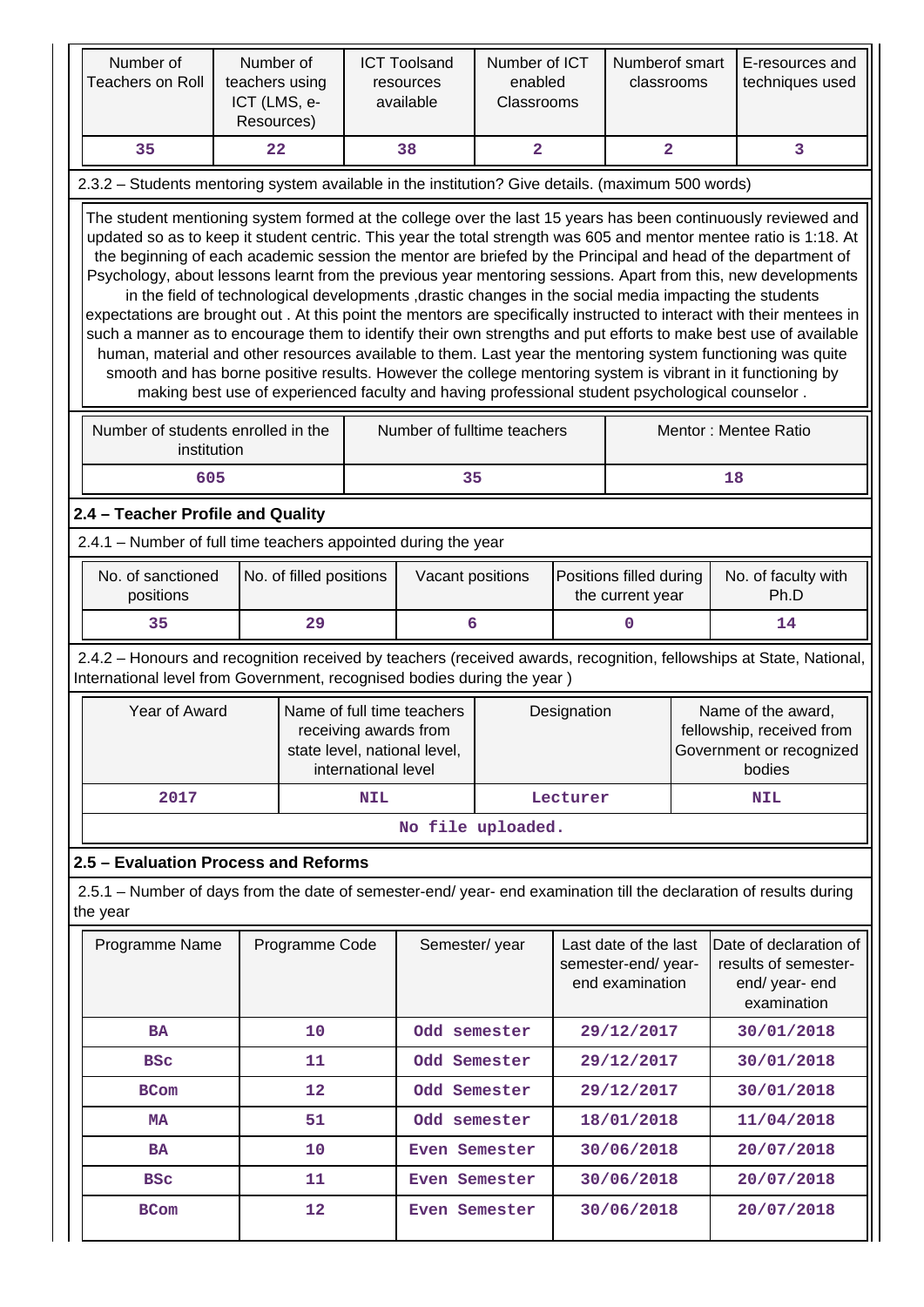| <b>MA</b>                                                                                                                                                                                                                                                                                                                                                                                                                                                                                                                   | 51                | Even semester               |                                                                       | 04/06/2018                                                                                                                                                                                                                                                                                          | 15/09/2018                                                                                                                                                                                                                                                                                                                                                                                                                                                                                                                                                                                                                                                                   |  |  |  |
|-----------------------------------------------------------------------------------------------------------------------------------------------------------------------------------------------------------------------------------------------------------------------------------------------------------------------------------------------------------------------------------------------------------------------------------------------------------------------------------------------------------------------------|-------------------|-----------------------------|-----------------------------------------------------------------------|-----------------------------------------------------------------------------------------------------------------------------------------------------------------------------------------------------------------------------------------------------------------------------------------------------|------------------------------------------------------------------------------------------------------------------------------------------------------------------------------------------------------------------------------------------------------------------------------------------------------------------------------------------------------------------------------------------------------------------------------------------------------------------------------------------------------------------------------------------------------------------------------------------------------------------------------------------------------------------------------|--|--|--|
|                                                                                                                                                                                                                                                                                                                                                                                                                                                                                                                             |                   |                             | <u>View File</u>                                                      |                                                                                                                                                                                                                                                                                                     |                                                                                                                                                                                                                                                                                                                                                                                                                                                                                                                                                                                                                                                                              |  |  |  |
|                                                                                                                                                                                                                                                                                                                                                                                                                                                                                                                             |                   |                             |                                                                       | 2.5.2 – Reforms initiated on Continuous Internal Evaluation (CIE) system at the institutional level (250 words)                                                                                                                                                                                     |                                                                                                                                                                                                                                                                                                                                                                                                                                                                                                                                                                                                                                                                              |  |  |  |
|                                                                                                                                                                                                                                                                                                                                                                                                                                                                                                                             |                   |                             |                                                                       | understanding and to help them to improve, it has been decided to conduct 3<br>will be analised and adopted in the college. b) Internal Assessment of the<br>good results Apart from the above, the college ensures the students<br>participation in subject Quizzes and extempore explanation etc. | Broadly, the reforms initiated on CIE system at this college are as follows: a)<br>Weightage based evaluation on the guidelines issued by the Internal Assessment<br>or I.A is in conformity with university. However in order to support students<br>internal test instead of 2 mandatory test, but take marks of best two results.<br>It is now put in practice in mathematics subject. The outcomes of this exercise<br>college (conduct of preparatory examination) To provide better confidence for<br>the final examination, the college conducts a local prefinal examination. This<br>question paper is set on the lines of final examination. This effort has borne |  |  |  |
| words)                                                                                                                                                                                                                                                                                                                                                                                                                                                                                                                      |                   |                             |                                                                       | 2.5.3 – Academic calendar prepared and adhered for conduct of Examination and other related matters (250)                                                                                                                                                                                           |                                                                                                                                                                                                                                                                                                                                                                                                                                                                                                                                                                                                                                                                              |  |  |  |
| The Academic calendar is prepared for each academic year by taking the<br>following points into consideration a) University Directives on the subject b)<br>The usual Nation/State celebrations like Teachers Day, Women Day etc c) Time<br>slot for Induction programs d) NSS camp schedules e) Visits and field study<br>programs as per the subject f) Time slot for annual gathering, parents<br>/teachers meeting , guest lecturer etc. This calendar has positive impact on the<br>smooth functioning of the college. |                   |                             |                                                                       |                                                                                                                                                                                                                                                                                                     |                                                                                                                                                                                                                                                                                                                                                                                                                                                                                                                                                                                                                                                                              |  |  |  |
| 2.6 - Student Performance and Learning Outcomes                                                                                                                                                                                                                                                                                                                                                                                                                                                                             |                   |                             |                                                                       |                                                                                                                                                                                                                                                                                                     |                                                                                                                                                                                                                                                                                                                                                                                                                                                                                                                                                                                                                                                                              |  |  |  |
| institution are stated and displayed in website of the institution (to provide the weblink)                                                                                                                                                                                                                                                                                                                                                                                                                                 |                   |                             |                                                                       | 2.6.1 – Program outcomes, program specific outcomes and course outcomes for all programs offered by the                                                                                                                                                                                             |                                                                                                                                                                                                                                                                                                                                                                                                                                                                                                                                                                                                                                                                              |  |  |  |
| 2.6.2 - Pass percentage of students                                                                                                                                                                                                                                                                                                                                                                                                                                                                                         |                   | N/A                         |                                                                       |                                                                                                                                                                                                                                                                                                     |                                                                                                                                                                                                                                                                                                                                                                                                                                                                                                                                                                                                                                                                              |  |  |  |
| Programme<br>Code                                                                                                                                                                                                                                                                                                                                                                                                                                                                                                           | Programme<br>Name | Programme<br>Specialization | Number of<br>students<br>appeared in the<br>final year<br>examination | Number of<br>students passed<br>in final year<br>examination                                                                                                                                                                                                                                        | Pass Percentage                                                                                                                                                                                                                                                                                                                                                                                                                                                                                                                                                                                                                                                              |  |  |  |
| 10                                                                                                                                                                                                                                                                                                                                                                                                                                                                                                                          | <b>BA</b>         | Arts                        | 81                                                                    | 79                                                                                                                                                                                                                                                                                                  | 97.53                                                                                                                                                                                                                                                                                                                                                                                                                                                                                                                                                                                                                                                                        |  |  |  |
| 11                                                                                                                                                                                                                                                                                                                                                                                                                                                                                                                          | <b>BSC</b>        | Science                     | 77                                                                    | 65                                                                                                                                                                                                                                                                                                  | 84.41                                                                                                                                                                                                                                                                                                                                                                                                                                                                                                                                                                                                                                                                        |  |  |  |
| 12                                                                                                                                                                                                                                                                                                                                                                                                                                                                                                                          | <b>BCom</b>       | Commerce                    | 25                                                                    | 25                                                                                                                                                                                                                                                                                                  | 100                                                                                                                                                                                                                                                                                                                                                                                                                                                                                                                                                                                                                                                                          |  |  |  |
| 51                                                                                                                                                                                                                                                                                                                                                                                                                                                                                                                          | <b>MA</b>         | English                     | 14                                                                    | 14                                                                                                                                                                                                                                                                                                  | 100                                                                                                                                                                                                                                                                                                                                                                                                                                                                                                                                                                                                                                                                          |  |  |  |
|                                                                                                                                                                                                                                                                                                                                                                                                                                                                                                                             |                   |                             | View File                                                             |                                                                                                                                                                                                                                                                                                     |                                                                                                                                                                                                                                                                                                                                                                                                                                                                                                                                                                                                                                                                              |  |  |  |
| 2.7 - Student Satisfaction Survey<br>questionnaire) (results and details be provided as weblink)                                                                                                                                                                                                                                                                                                                                                                                                                            |                   |                             |                                                                       | 2.7.1 - Student Satisfaction Survey (SSS) on overall institutional performance (Institution may design the                                                                                                                                                                                          |                                                                                                                                                                                                                                                                                                                                                                                                                                                                                                                                                                                                                                                                              |  |  |  |
|                                                                                                                                                                                                                                                                                                                                                                                                                                                                                                                             |                   | N/A                         |                                                                       |                                                                                                                                                                                                                                                                                                     |                                                                                                                                                                                                                                                                                                                                                                                                                                                                                                                                                                                                                                                                              |  |  |  |
|                                                                                                                                                                                                                                                                                                                                                                                                                                                                                                                             |                   |                             |                                                                       |                                                                                                                                                                                                                                                                                                     |                                                                                                                                                                                                                                                                                                                                                                                                                                                                                                                                                                                                                                                                              |  |  |  |
| <b>CRITERION III - RESEARCH, INNOVATIONS AND EXTENSION</b><br>3.1 - Resource Mobilization for Research                                                                                                                                                                                                                                                                                                                                                                                                                      |                   |                             |                                                                       |                                                                                                                                                                                                                                                                                                     |                                                                                                                                                                                                                                                                                                                                                                                                                                                                                                                                                                                                                                                                              |  |  |  |
|                                                                                                                                                                                                                                                                                                                                                                                                                                                                                                                             |                   |                             |                                                                       | 3.1.1 - Research funds sanctioned and received from various agencies, industry and other organisations                                                                                                                                                                                              |                                                                                                                                                                                                                                                                                                                                                                                                                                                                                                                                                                                                                                                                              |  |  |  |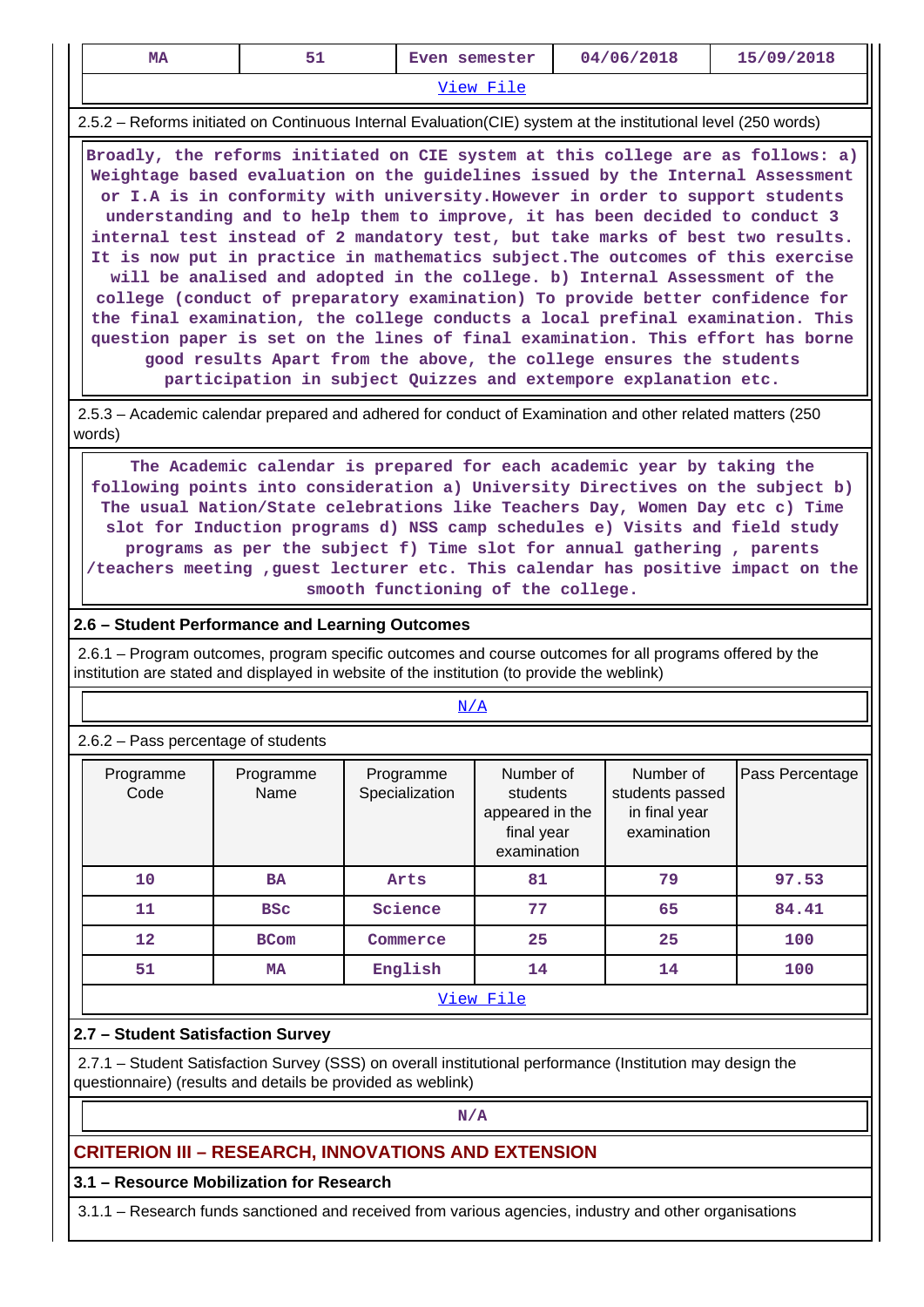| Nature of the Project                                                                                                                    | Duration               |  | Name of the funding<br>agency |                         |             | Total grant<br>sanctioned |      | Amount received<br>during the year |
|------------------------------------------------------------------------------------------------------------------------------------------|------------------------|--|-------------------------------|-------------------------|-------------|---------------------------|------|------------------------------------|
| Major Projects                                                                                                                           | 0                      |  | Nil                           |                         |             | $\mathbf 0$               |      | 0                                  |
| Minor Projects                                                                                                                           | $\mathbf 0$            |  | Nil                           |                         |             | $\mathbf 0$               |      | $\mathbf 0$                        |
| Interdisciplina<br>ry Projects                                                                                                           | $\mathbf 0$            |  |                               | Nil                     |             | $\mathbf 0$               |      | 0                                  |
| Industry<br>sponsored<br>Projects                                                                                                        | $\overline{0}$         |  | Nil                           |                         |             | $\mathbf 0$               |      | $\Omega$                           |
| Projects<br>sponsored by<br>the University                                                                                               | $\mathbf 0$            |  | Nil                           |                         |             | $\mathbf 0$               |      | $\mathbf 0$                        |
| Students<br>Research<br>Projects (Other<br>than compulsory<br>by the<br>University)                                                      | $\mathbf 0$            |  | <b>Nil</b>                    |                         | $\mathbf 0$ |                           |      | 0                                  |
| InternationalPr<br>ojects                                                                                                                | $\mathbf 0$            |  | Nil                           |                         |             | $\mathbf 0$               |      | $\Omega$                           |
| Any Other<br>(Specify)                                                                                                                   | $\mathbf 0$            |  | <b>Nil</b>                    |                         | $\mathbf 0$ |                           |      | 0                                  |
|                                                                                                                                          |                        |  |                               | No file uploaded.       |             |                           |      |                                    |
| 3.2 - Innovation Ecosystem                                                                                                               |                        |  |                               |                         |             |                           |      |                                    |
| 3.2.1 - Workshops/Seminars Conducted on Intellectual Property Rights (IPR) and Industry-Academia Innovative<br>practices during the year |                        |  |                               |                         |             |                           |      |                                    |
| Title of workshop/seminar                                                                                                                |                        |  | Name of the Dept.             |                         |             |                           | Date |                                    |
| <b>NIL</b>                                                                                                                               |                        |  | <b>NIL</b>                    |                         |             |                           |      | 22/11/2017                         |
| 3.2.2 - Awards for Innovation won by Institution/Teachers/Research scholars/Students during the year                                     |                        |  |                               |                         |             |                           |      |                                    |
| Title of the innovation                                                                                                                  | Name of Awardee        |  | Awarding Agency               |                         |             | Date of award             |      | Category                           |
| <b>NIL</b>                                                                                                                               | <b>NIL</b>             |  | <b>NIL</b>                    |                         |             | 08/03/2018                |      | 0                                  |
|                                                                                                                                          |                        |  |                               | No file uploaded.       |             |                           |      |                                    |
| 3.2.3 - No. of Incubation centre created, start-ups incubated on campus during the year                                                  |                        |  |                               |                         |             |                           |      |                                    |
| Incubation<br>Center                                                                                                                     | Name                   |  | Sponsered By                  | Name of the<br>Start-up |             | Nature of Start-<br>up    |      | Date of<br>Commencement            |
| <b>NIL</b>                                                                                                                               | <b>NIL</b>             |  | <b>NIL</b>                    | <b>NIL</b>              |             | <b>NIL</b>                |      | 09/03/2018                         |
|                                                                                                                                          |                        |  |                               | No file uploaded.       |             |                           |      |                                    |
| 3.3 - Research Publications and Awards                                                                                                   |                        |  |                               |                         |             |                           |      |                                    |
| 3.3.1 - Incentive to the teachers who receive recognition/awards                                                                         |                        |  |                               |                         |             |                           |      |                                    |
| <b>State</b>                                                                                                                             |                        |  | National                      |                         |             |                           |      | International                      |
| 0                                                                                                                                        |                        |  | 0                             |                         |             |                           | 0    |                                    |
| 3.3.2 - Ph. Ds awarded during the year (applicable for PG College, Research Center)                                                      |                        |  |                               |                         |             |                           |      |                                    |
|                                                                                                                                          | Name of the Department |  |                               |                         |             | Number of PhD's Awarded   |      |                                    |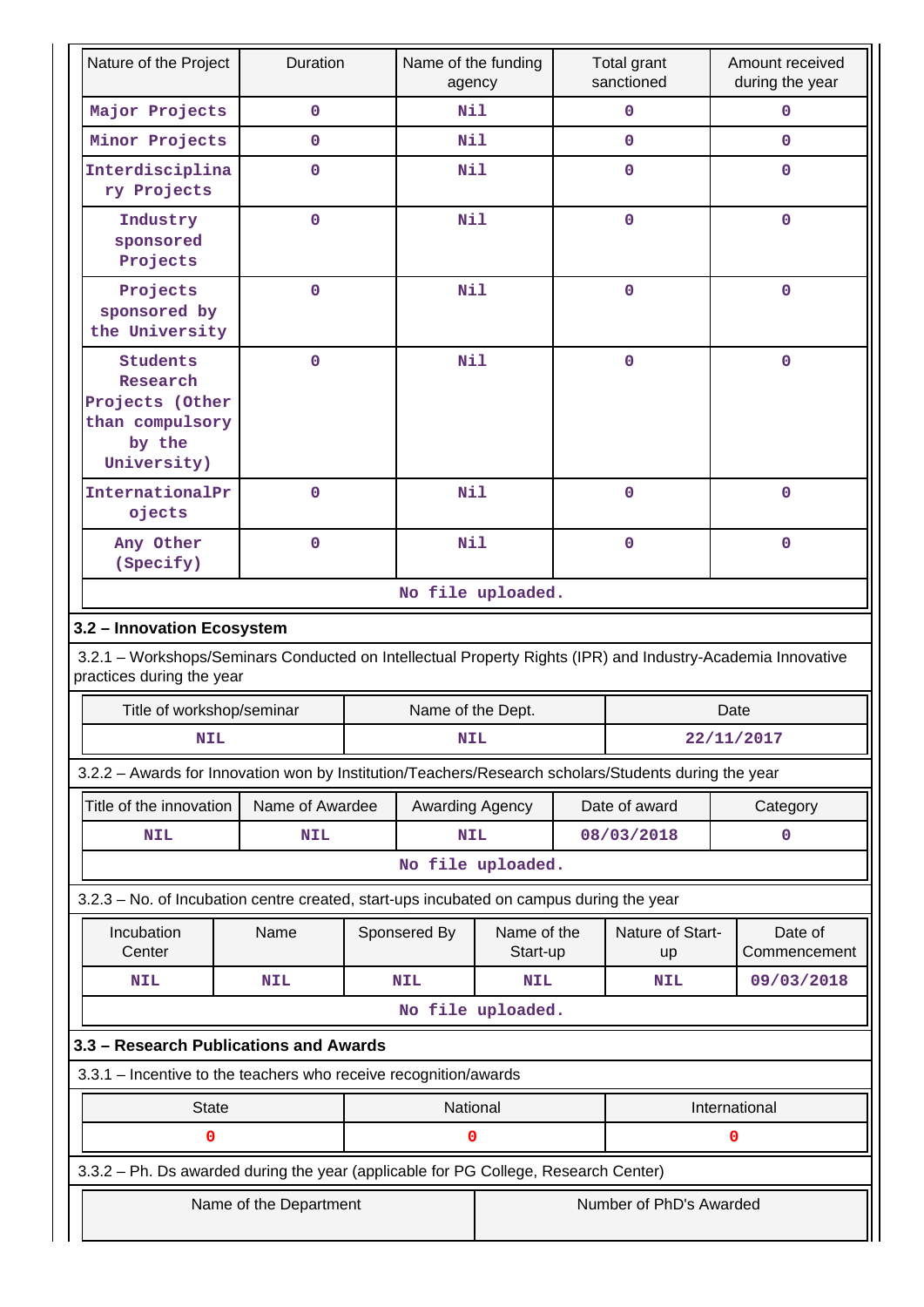|                                                                                                                                                                                                                    |                   | 0          |                                                 |                         | $\mathbf 0$                                              |             |                       |                                                                    |                                                          |                                                                    |  |
|--------------------------------------------------------------------------------------------------------------------------------------------------------------------------------------------------------------------|-------------------|------------|-------------------------------------------------|-------------------------|----------------------------------------------------------|-------------|-----------------------|--------------------------------------------------------------------|----------------------------------------------------------|--------------------------------------------------------------------|--|
| 3.3.3 - Research Publications in the Journals notified on UGC website during the year                                                                                                                              |                   |            |                                                 |                         |                                                          |             |                       |                                                                    |                                                          |                                                                    |  |
| <b>Type</b>                                                                                                                                                                                                        |                   |            | Department                                      |                         |                                                          |             | Number of Publication |                                                                    | Average Impact Factor (if<br>any)                        |                                                                    |  |
| National                                                                                                                                                                                                           |                   |            | Sanskrut                                        | $\overline{\mathbf{2}}$ |                                                          |             |                       |                                                                    | 5.79                                                     |                                                                    |  |
| 3.3.4 - Books and Chapters in edited Volumes / Books published, and papers in National/International Conference<br>Proceedings per Teacher during the year                                                         |                   |            |                                                 |                         |                                                          |             |                       |                                                                    |                                                          |                                                                    |  |
|                                                                                                                                                                                                                    |                   | Department |                                                 |                         |                                                          |             |                       | Number of Publication                                              |                                                          |                                                                    |  |
|                                                                                                                                                                                                                    |                   | Urdu       |                                                 |                         |                                                          |             |                       | 2                                                                  |                                                          |                                                                    |  |
|                                                                                                                                                                                                                    |                   | Hindi      |                                                 |                         |                                                          |             |                       | 3                                                                  |                                                          |                                                                    |  |
|                                                                                                                                                                                                                    |                   |            |                                                 |                         | View File                                                |             |                       |                                                                    |                                                          |                                                                    |  |
| 3.3.5 - Bibliometrics of the publications during the last Academic year based on average citation index in Scopus/<br>Web of Science or PubMed/ Indian Citation Index                                              |                   |            |                                                 |                         |                                                          |             |                       |                                                                    |                                                          |                                                                    |  |
| Title of the<br>Paper                                                                                                                                                                                              | Name of<br>Author |            | Title of journal                                | Year of<br>publication  |                                                          |             | <b>Citation Index</b> | Institutional<br>affiliation as<br>mentioned in<br>the publication |                                                          | Number of<br>citations<br>excluding self<br>citation               |  |
| Nil                                                                                                                                                                                                                | <b>NIL</b>        |            | <b>NIL</b>                                      | 2017                    |                                                          |             | $\mathbf 0$           | <b>NIL</b>                                                         |                                                          | $\mathbf 0$                                                        |  |
|                                                                                                                                                                                                                    |                   |            |                                                 | No file uploaded.       |                                                          |             |                       |                                                                    |                                                          |                                                                    |  |
| 3.3.6 - h-Index of the Institutional Publications during the year. (based on Scopus/ Web of science)                                                                                                               |                   |            |                                                 |                         |                                                          |             |                       |                                                                    |                                                          |                                                                    |  |
| Title of the<br>Paper                                                                                                                                                                                              | Name of<br>Author |            | Title of journal                                | Year of<br>publication  |                                                          | h-index     |                       | Number of<br>citations<br>excluding self<br>citation               |                                                          | Institutional<br>affiliation as<br>mentioned in<br>the publication |  |
| <b>NIL</b>                                                                                                                                                                                                         | <b>NIL</b>        |            | NIL                                             | 2017                    |                                                          | $\mathbf 0$ |                       | 0                                                                  |                                                          | <b>NIL</b>                                                         |  |
|                                                                                                                                                                                                                    |                   |            |                                                 | No file uploaded.       |                                                          |             |                       |                                                                    |                                                          |                                                                    |  |
| 3.3.7 - Faculty participation in Seminars/Conferences and Symposia during the year:                                                                                                                                |                   |            |                                                 |                         |                                                          |             |                       |                                                                    |                                                          |                                                                    |  |
| Number of Faculty                                                                                                                                                                                                  |                   |            | International                                   | National                |                                                          |             | <b>State</b>          |                                                                    |                                                          | Local                                                              |  |
| Attended/Semina<br>rs/Workshops                                                                                                                                                                                    |                   |            | 8                                               | 7                       | 6                                                        |             |                       |                                                                    | 4                                                        |                                                                    |  |
| Presented<br>papers                                                                                                                                                                                                |                   |            | 6                                               | 6                       |                                                          |             | $\mathbf{1}$          |                                                                    |                                                          | $\overline{\mathbf{2}}$                                            |  |
| Resource<br>persons                                                                                                                                                                                                |                   |            | 6                                               | 6                       |                                                          |             | $\mathbf{1}$          |                                                                    |                                                          | $\overline{2}$                                                     |  |
| Attended/Semina<br>rs/Workshops                                                                                                                                                                                    |                   |            | $\mathbf 0$                                     | $\mathbf 0$             |                                                          |             | 10                    |                                                                    |                                                          | 10                                                                 |  |
|                                                                                                                                                                                                                    |                   |            |                                                 |                         | View File                                                |             |                       |                                                                    |                                                          |                                                                    |  |
| 3.4 - Extension Activities                                                                                                                                                                                         |                   |            |                                                 |                         |                                                          |             |                       |                                                                    |                                                          |                                                                    |  |
| 3.4.1 - Number of extension and outreach programmes conducted in collaboration with industry, community and<br>Non- Government Organisations through NSS/NCC/Red cross/Youth Red Cross (YRC) etc., during the year |                   |            |                                                 |                         |                                                          |             |                       |                                                                    |                                                          |                                                                    |  |
| Title of the activities                                                                                                                                                                                            |                   |            | Organising unit/agency/<br>collaborating agency |                         | Number of teachers<br>participated in such<br>activities |             |                       |                                                                    | Number of students<br>participated in such<br>activities |                                                                    |  |
| Teaching of basic                                                                                                                                                                                                  |                   |            | ARSI womens college                             |                         | 1                                                        |             |                       |                                                                    |                                                          | 28                                                                 |  |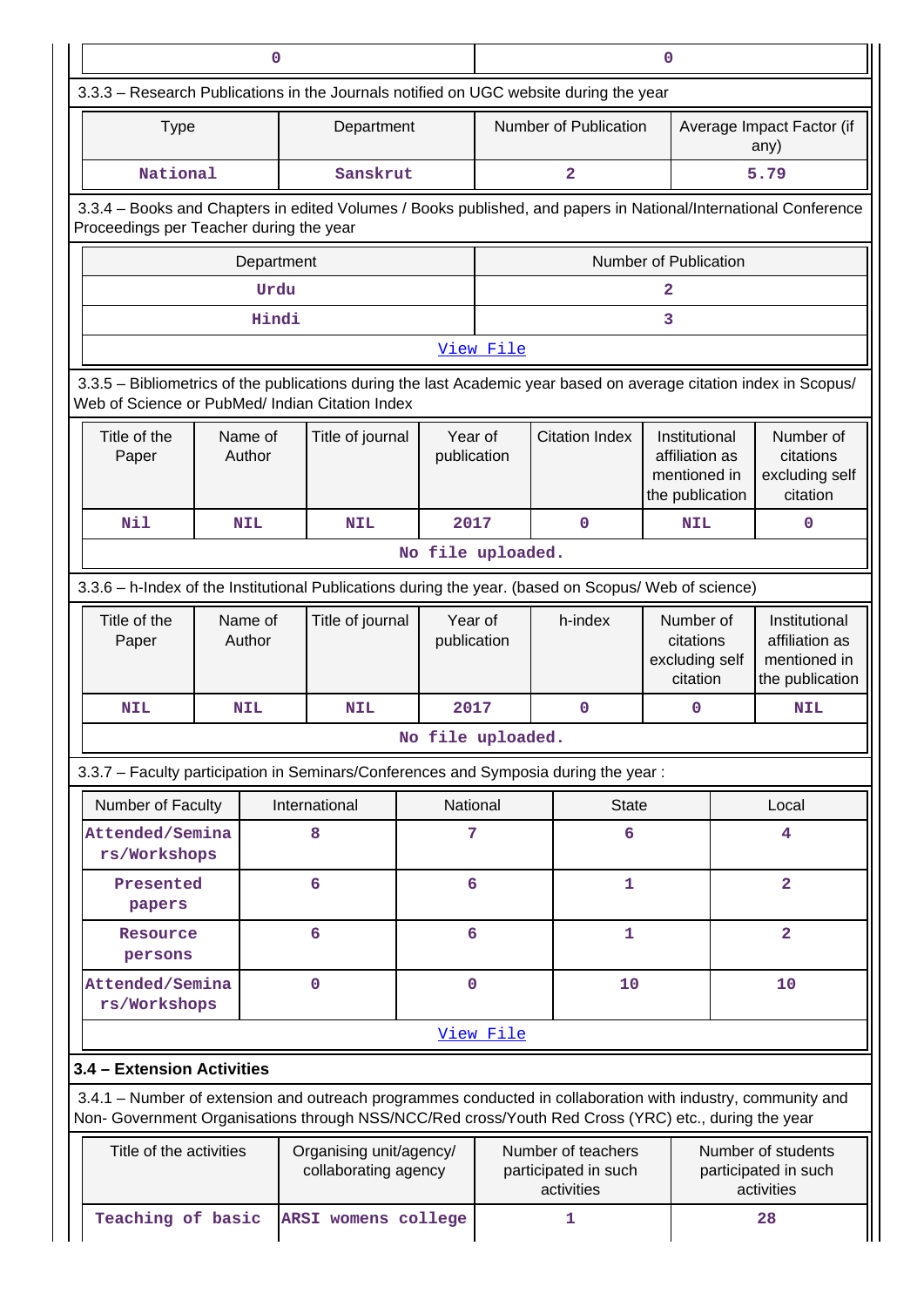| Arabic                                                                                                | Vijayapura<br>community members<br>of different slums                |              |     |
|-------------------------------------------------------------------------------------------------------|----------------------------------------------------------------------|--------------|-----|
| Tailoring training<br>And sewing machine<br>Distributed                                               | ARSI womens college<br>Vijayapura<br>,Department of Home<br>science. | $\mathbf{2}$ | 40  |
| Environmental Day<br>Programme At RUDSET<br>Vijayapur                                                 | ARSI womens college<br>Vijayapura<br>,Department of<br>Geography     | 5            | 80  |
| Dr Samiuddin<br>attended as guest<br>lecturer in<br>Akkamahadevi womens<br>University at URDU<br>dept | Akkamahadevi womens<br>University at URDU<br>dept                    | $\mathbf{1}$ | 25  |
| Rain water<br>Harvesting with PUC<br>students At College<br>Vijayapur                                 | ARSI womens college<br>Vijayapura<br>,Department of<br>Geography     | 5            | 110 |
| Plantation at<br>College Campus                                                                       | ARSI womens college<br>Vijayapura<br>,Department of<br>Geography     | 10           | 70  |
| Spoken URDU<br>Training programme                                                                     | ARSI womens college<br>Vijayapura<br>,Department of Urdu             | 4            | 40  |
| Dr Samiuddin<br>attended as Chief<br>guest for URDU DAY<br>Function                                   | Pragati P U College<br>Bidar                                         | $\mathbf{1}$ | 75  |
| Dr Samiuddin<br>attended as guest<br>lecturer Topic :<br>Ghazal                                       | SECAB PU COLLEGE<br>FOR BOY'S                                        | 11           | 85  |
| Dr Samiuddin<br>attended as guest<br>lecturer Topic :<br>Ghazal                                       | <b>SECAB PU COLLEGE</b><br>FOR WOMEN'S<br><b>VIJAYAPUR</b>           | 3            | 65  |
| Dr Samiuddin<br>attended as guest<br>lecturer Topic :<br>Importance Of<br>Education'                  | Govt Urdu High<br>School Vijayapur.                                  | 9            | 140 |
| Mrs.Zohra Tabbasum.<br>Kazi . attended as<br>guest lecturer<br>Topic: Technical<br>Textile for ADFT   | Malik Sandal<br>polytechnic<br>Vijayapur                             | 4            | 50  |
| DR.C.L.Patil<br>attended as a<br>resource person                                                      | <b>RANI CHANNAMA</b><br>UNIVERSITY P G<br>Campus Vijayapur           | 7            | 60  |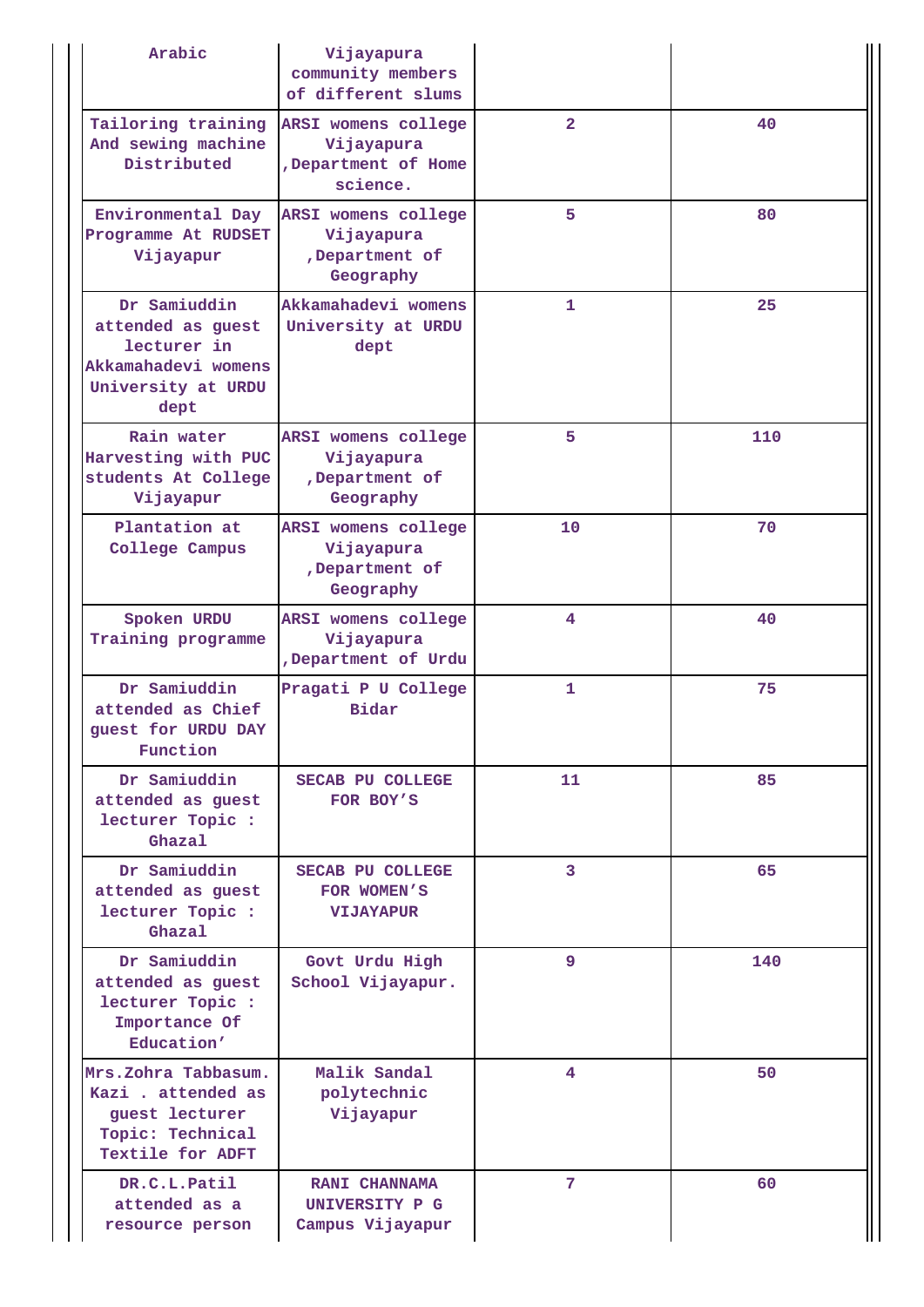| Topic: Research<br>Methodology in                                                                                                                                                                              |                                                         |                                                    |                                                                                                   |                                                    |                                     |                        |                                                         |                                                         |
|----------------------------------------------------------------------------------------------------------------------------------------------------------------------------------------------------------------|---------------------------------------------------------|----------------------------------------------------|---------------------------------------------------------------------------------------------------|----------------------------------------------------|-------------------------------------|------------------------|---------------------------------------------------------|---------------------------------------------------------|
| English language<br>literature.                                                                                                                                                                                |                                                         |                                                    |                                                                                                   |                                                    |                                     |                        |                                                         |                                                         |
|                                                                                                                                                                                                                |                                                         |                                                    |                                                                                                   |                                                    | View File                           |                        |                                                         |                                                         |
| 3.4.2 - Awards and recognition received for extension activities from Government and other recognized bodies<br>during the year                                                                                |                                                         |                                                    |                                                                                                   |                                                    |                                     |                        |                                                         |                                                         |
| Name of the activity                                                                                                                                                                                           |                                                         |                                                    | Award/Recognition                                                                                 |                                                    |                                     | <b>Awarding Bodies</b> |                                                         | Number of students<br><b>Benefited</b>                  |
| <b>NIL</b>                                                                                                                                                                                                     |                                                         |                                                    | <b>NIL</b>                                                                                        |                                                    |                                     | <b>NIL</b>             |                                                         | 0                                                       |
|                                                                                                                                                                                                                |                                                         |                                                    |                                                                                                   | No file uploaded.                                  |                                     |                        |                                                         |                                                         |
| 3.4.3 - Students participating in extension activities with Government Organisations, Non-Government<br>Organisations and programmes such as Swachh Bharat, Aids Awareness, Gender Issue, etc. during the year |                                                         |                                                    |                                                                                                   |                                                    |                                     |                        |                                                         |                                                         |
| Name of the scheme                                                                                                                                                                                             |                                                         | Organising unit/Agen<br>cy/collaborating<br>agency |                                                                                                   | Name of the activity                               |                                     |                        | Number of teachers<br>participated in such<br>activites | Number of students<br>participated in such<br>activites |
| Swach bharat                                                                                                                                                                                                   |                                                         | <b>ARSI womens</b><br>college<br>Vijayapura        |                                                                                                   | Extention work                                     |                                     |                        | 6                                                       | 200                                                     |
|                                                                                                                                                                                                                |                                                         |                                                    |                                                                                                   |                                                    | View File                           |                        |                                                         |                                                         |
| 3.5 - Collaborations                                                                                                                                                                                           |                                                         |                                                    |                                                                                                   |                                                    |                                     |                        |                                                         |                                                         |
| 3.5.1 - Number of Collaborative activities for research, faculty exchange, student exchange during the year                                                                                                    |                                                         |                                                    |                                                                                                   |                                                    |                                     |                        |                                                         |                                                         |
| Nature of activity                                                                                                                                                                                             |                                                         |                                                    | Participant                                                                                       |                                                    | Source of financial support         |                        |                                                         | Duration                                                |
|                                                                                                                                                                                                                | Environmental Day<br>Programme                          |                                                    | 85                                                                                                | RUDSET Vijayapur                                   |                                     |                        |                                                         | 1                                                       |
| Tree Plantation                                                                                                                                                                                                |                                                         |                                                    | 60<br>RUDSET Vijayapur                                                                            |                                                    |                                     | 1                      |                                                         |                                                         |
|                                                                                                                                                                                                                |                                                         |                                                    |                                                                                                   |                                                    | View File                           |                        |                                                         |                                                         |
| 3.5.2 - Linkages with institutions/industries for internship, on-the- job training, project work, sharing of research<br>facilities etc. during the year                                                       |                                                         |                                                    |                                                                                                   |                                                    |                                     |                        |                                                         |                                                         |
| Nature of linkage                                                                                                                                                                                              | Title of the<br>linkage                                 |                                                    | Name of the<br>partnering<br>institution/<br>industry<br>/research lab<br>with contact<br>details |                                                    | Duration To<br><b>Duration From</b> |                        | Participant                                             |                                                         |
| Project Work                                                                                                                                                                                                   |                                                         | Tailoring<br>training                              |                                                                                                   | <b>RUDSET</b><br>Vijayapura                        | 24/05/2017                          |                        | 24/05/2017                                              | 39                                                      |
| Sharing of<br>Academic<br>expertise                                                                                                                                                                            | workshop on<br>Environmenta<br>1 awareness<br>programme |                                                    |                                                                                                   | <b>BDE</b> society<br>women's<br>degree<br>college | 25/06/2017                          |                        | 30/03/2018                                              | 22                                                      |
| Sharing of<br>Academic<br>expertise                                                                                                                                                                            |                                                         | Rain water<br>harvesting                           |                                                                                                   | Chetana<br>college<br>Vijayapura                   | 05/06/2017                          |                        | 30/03/2018                                              | 62                                                      |
| Research<br>facilities                                                                                                                                                                                         |                                                         | sharing of<br>research<br>facilities               |                                                                                                   | Anjuman<br>degree colle<br>ge, Vijayapur           | 25/06/2017                          |                        | 30/03/2018                                              | $\mathbf{1}$                                            |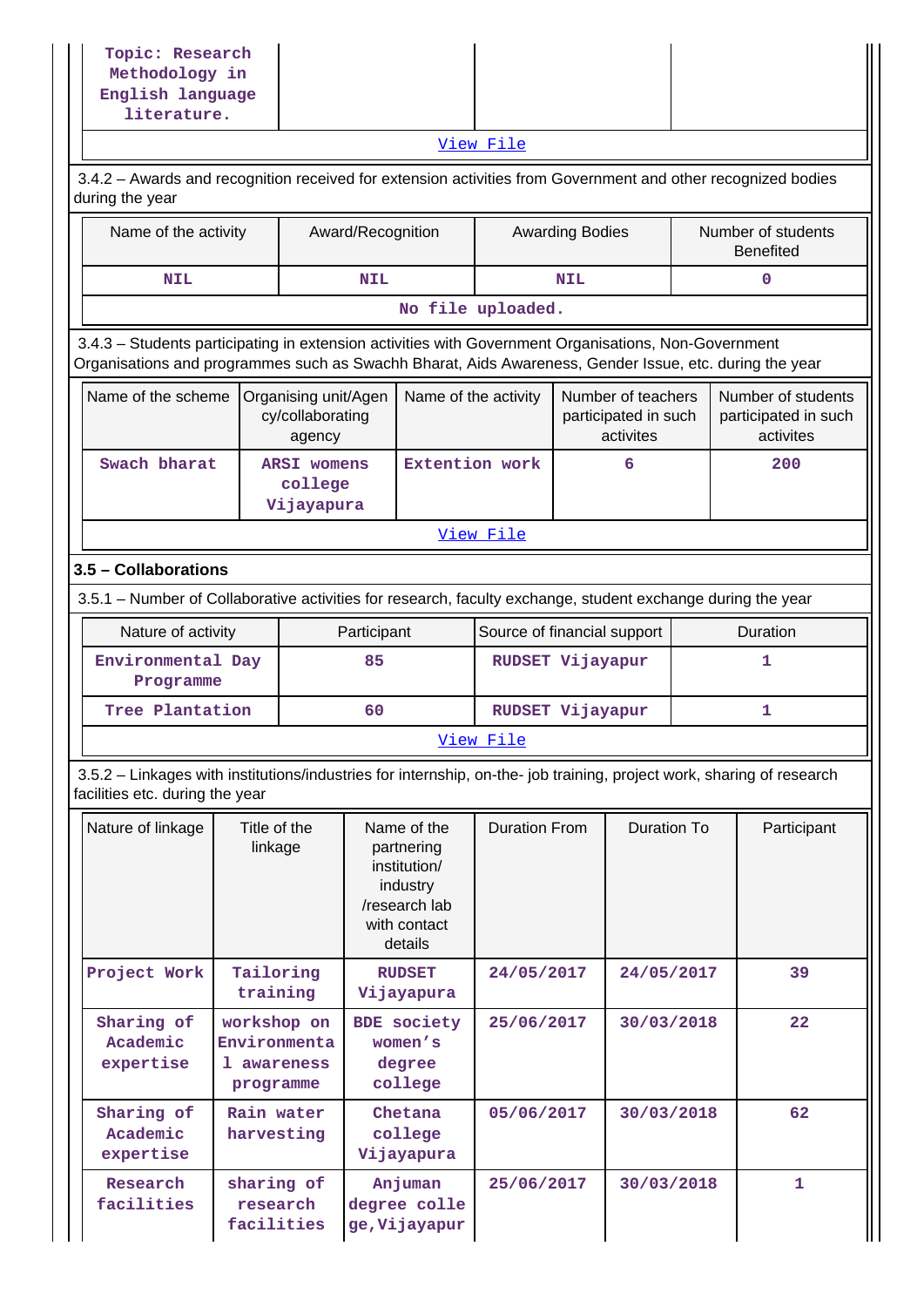|                                                                        | and               |                                                                                                                        |             |                                                     |                                                |          |                                |                                                           |
|------------------------------------------------------------------------|-------------------|------------------------------------------------------------------------------------------------------------------------|-------------|-----------------------------------------------------|------------------------------------------------|----------|--------------------------------|-----------------------------------------------------------|
|                                                                        | expertise         |                                                                                                                        |             |                                                     |                                                |          |                                |                                                           |
|                                                                        |                   |                                                                                                                        |             | View File                                           |                                                |          |                                |                                                           |
| houses etc. during the year                                            |                   | 3.5.3 - MoUs signed with institutions of national, international importance, other universities, industries, corporate |             |                                                     |                                                |          |                                |                                                           |
| Organisation                                                           |                   | Date of MoU signed                                                                                                     |             |                                                     | Purpose/Activities                             |          |                                | Number of<br>students/teachers<br>participated under MoUs |
| AlaToo<br>International<br>University,<br>Bishkek , Kyrgyz<br>Republic |                   | 20/10/2017                                                                                                             |             | Sharing of<br>1<br>expertise and human<br>resourses |                                                |          |                                |                                                           |
|                                                                        |                   |                                                                                                                        |             | View File                                           |                                                |          |                                |                                                           |
|                                                                        |                   | <b>CRITERION IV - INFRASTRUCTURE AND LEARNING RESOURCES</b>                                                            |             |                                                     |                                                |          |                                |                                                           |
| 4.1 - Physical Facilities                                              |                   |                                                                                                                        |             |                                                     |                                                |          |                                |                                                           |
|                                                                        |                   | 4.1.1 – Budget allocation, excluding salary for infrastructure augmentation during the year                            |             |                                                     |                                                |          |                                |                                                           |
|                                                                        |                   | Budget allocated for infrastructure augmentation                                                                       |             |                                                     | Budget utilized for infrastructure development |          |                                |                                                           |
|                                                                        | 18.5              |                                                                                                                        |             |                                                     |                                                | 18       |                                |                                                           |
|                                                                        |                   | 4.1.2 - Details of augmentation in infrastructure facilities during the year                                           |             |                                                     |                                                |          |                                |                                                           |
|                                                                        | <b>Facilities</b> |                                                                                                                        |             |                                                     |                                                |          | <b>Existing or Newly Added</b> |                                                           |
|                                                                        |                   | Campus Area                                                                                                            |             |                                                     |                                                | Existing |                                |                                                           |
|                                                                        |                   | Class rooms                                                                                                            |             |                                                     |                                                |          | Newly Added                    |                                                           |
|                                                                        | Laboratories      |                                                                                                                        |             |                                                     |                                                | Existing |                                |                                                           |
|                                                                        |                   | Seminar Halls                                                                                                          |             |                                                     |                                                | Existing |                                |                                                           |
|                                                                        |                   | Classrooms with LCD facilities                                                                                         |             |                                                     |                                                | Existing |                                |                                                           |
|                                                                        |                   | Value of the equipment purchased<br>during the year (rs. in lakhs)                                                     |             | Newly Added                                         |                                                |          |                                |                                                           |
|                                                                        |                   | Number of important equipments<br>purchased (Greater than 1-0 lakh)<br>during the current year                         |             | Newly Added                                         |                                                |          |                                |                                                           |
| 4.2 - Library as a Learning Resource                                   |                   |                                                                                                                        |             |                                                     |                                                |          |                                |                                                           |
|                                                                        |                   | 4.2.1 - Library is automated {Integrated Library Management System (ILMS)}                                             |             |                                                     |                                                |          |                                |                                                           |
| Name of the ILMS<br>software                                           |                   | Nature of automation (fully<br>or patially)                                                                            |             |                                                     | Version                                        |          |                                | Year of automation                                        |
| NEW GEN LIB                                                            |                   | Fully                                                                                                                  |             |                                                     | 3.1.4 HELIUM                                   |          |                                | 2017                                                      |
| 4.2.2 - Library Services                                               |                   |                                                                                                                        |             |                                                     |                                                |          |                                |                                                           |
| Library<br>Service Type                                                |                   | Existing                                                                                                               |             |                                                     | Newly Added                                    |          | Total                          |                                                           |
| Text Books                                                             | 110977            | 1113831                                                                                                                | 279         | 56371                                               |                                                |          | 111256                         | 1170202                                                   |
| Reference<br><b>Books</b>                                              | 12960             | 2012499                                                                                                                | 33          |                                                     | 22658                                          |          | 12993                          | 2035157                                                   |
| e-Books                                                                | 3135809           | 5750                                                                                                                   | $\mathbf 0$ |                                                     | $\mathbf 0$                                    |          | 3135809                        | 5750                                                      |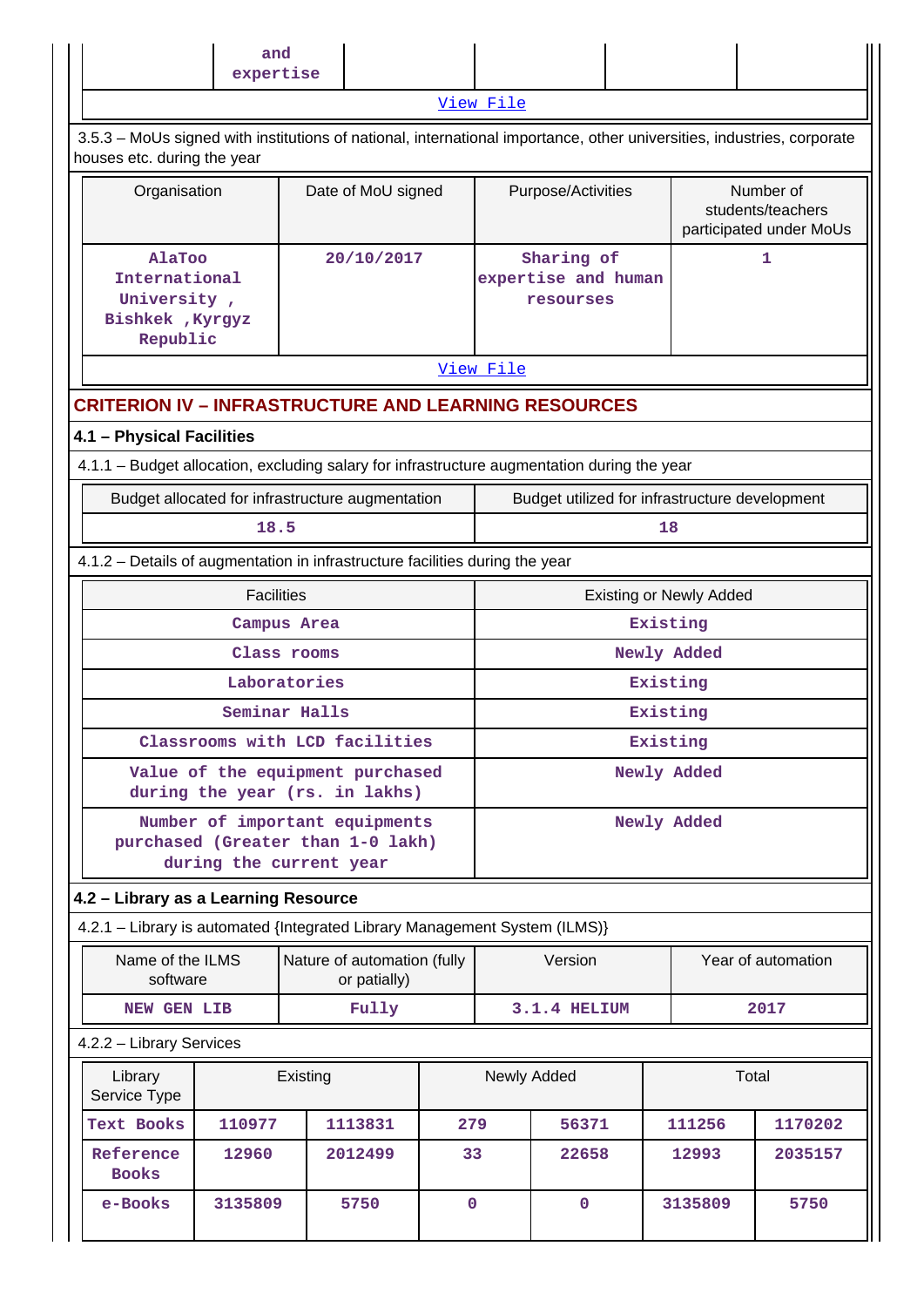|                                                                                                                                             | Journals                                                                                                                                                                                                                                                |                                           | 35                      |                                                                                                             | 20249                   |                                                                            | 27                  |                    | 13286                   |                                                     | 62   |                                               |  | 33535         |
|---------------------------------------------------------------------------------------------------------------------------------------------|---------------------------------------------------------------------------------------------------------------------------------------------------------------------------------------------------------------------------------------------------------|-------------------------------------------|-------------------------|-------------------------------------------------------------------------------------------------------------|-------------------------|----------------------------------------------------------------------------|---------------------|--------------------|-------------------------|-----------------------------------------------------|------|-----------------------------------------------|--|---------------|
|                                                                                                                                             | e-Journals                                                                                                                                                                                                                                              |                                           | 6237                    |                                                                                                             | 5750                    |                                                                            | $\mathbf 0$         |                    | $\mathbf 0$             |                                                     | 6237 |                                               |  | 5750          |
|                                                                                                                                             | Digital<br>Database                                                                                                                                                                                                                                     |                                           | 1                       |                                                                                                             | 5750                    |                                                                            | $\mathbf 0$         |                    | $\mathbf 0$             |                                                     | 1    |                                               |  | 5750          |
|                                                                                                                                             | CD & Video                                                                                                                                                                                                                                              |                                           | 72                      |                                                                                                             | 11089                   |                                                                            | $\mathbf 0$         |                    | $\mathbf 0$             |                                                     | 72   |                                               |  | 11089         |
|                                                                                                                                             | Weeding<br>(hard &<br>soft)                                                                                                                                                                                                                             |                                           | $\mathbf 0$             |                                                                                                             | 0                       |                                                                            | 307                 |                    | 16745                   |                                                     | 307  |                                               |  | 16745         |
|                                                                                                                                             | Others (spe<br>cify)                                                                                                                                                                                                                                    |                                           | 135                     |                                                                                                             | $\mathbf 0$             |                                                                            | $\mathbf 0$         |                    | $\mathbf 0$             |                                                     | 135  |                                               |  | $\mathbf 0$   |
|                                                                                                                                             | e-Books                                                                                                                                                                                                                                                 |                                           | 600                     |                                                                                                             | $\mathbf 0$             | 125                                                                        |                     |                    | $\mathbf{0}$            |                                                     | 725  |                                               |  | $\mathbf 0$   |
|                                                                                                                                             | Others (spe<br>cify)                                                                                                                                                                                                                                    |                                           | 135                     |                                                                                                             | 0                       |                                                                            | 29                  |                    | $\mathbf 0$             |                                                     | 164  |                                               |  | $\mathbf 0$   |
|                                                                                                                                             | Others (spe<br>cify)                                                                                                                                                                                                                                    |                                           | $\overline{\mathbf{4}}$ |                                                                                                             | $\mathbf 0$             |                                                                            | $\mathbf{1}$        |                    | $\mathbf 0$             |                                                     | 5    |                                               |  | $\mathbf 0$   |
|                                                                                                                                             |                                                                                                                                                                                                                                                         |                                           |                         |                                                                                                             |                         |                                                                            | View File           |                    |                         |                                                     |      |                                               |  |               |
|                                                                                                                                             | 4.2.3 - E-content developed by teachers such as: e-PG- Pathshala, CEC (under e-PG- Pathshala CEC (Under<br>Graduate) SWAYAM other MOOCs platform NPTEL/NMEICT/any other Government initiatives & institutional<br>(Learning Management System (LMS) etc |                                           |                         |                                                                                                             |                         |                                                                            |                     |                    |                         |                                                     |      |                                               |  |               |
|                                                                                                                                             |                                                                                                                                                                                                                                                         | Name of the Teacher<br>Name of the Module |                         |                                                                                                             |                         | Platformon which module<br>Date of launching e-<br>is developed<br>content |                     |                    |                         |                                                     |      |                                               |  |               |
|                                                                                                                                             | <b>NIL</b>                                                                                                                                                                                                                                              |                                           |                         | <b>NIL</b>                                                                                                  |                         |                                                                            | <b>NIL</b>          | 14/02/2018         |                         |                                                     |      |                                               |  |               |
|                                                                                                                                             | 4.3 - IT Infrastructure                                                                                                                                                                                                                                 |                                           |                         |                                                                                                             |                         |                                                                            |                     |                    |                         |                                                     |      |                                               |  |               |
|                                                                                                                                             | 4.3.1 - Technology Upgradation (overall)                                                                                                                                                                                                                |                                           |                         |                                                                                                             |                         |                                                                            |                     |                    |                         |                                                     |      |                                               |  |               |
|                                                                                                                                             | <b>Type</b>                                                                                                                                                                                                                                             | <b>Total Co</b><br>mputers                | Computer<br>Lab         |                                                                                                             | Internet                | <b>Browsing</b><br>centers                                                 | Computer<br>Centers |                    | Office                  | Departme<br>nts                                     |      | Available<br><b>Bandwidt</b><br>h.<br>(MGBPS) |  | <b>Others</b> |
|                                                                                                                                             | Existin<br>g                                                                                                                                                                                                                                            | 80                                        | 23                      |                                                                                                             | $\overline{\mathbf{2}}$ | $\mathbf{O}$                                                               | $\mathbf 0$         |                    | $\overline{\mathbf{2}}$ | $\overline{2}$                                      |      | 15                                            |  | $\mathbf 0$   |
|                                                                                                                                             | Added                                                                                                                                                                                                                                                   | $\mathbf 0$                               | $\mathbf 0$             |                                                                                                             | $\mathbf 0$             | $\mathbf 0$                                                                | $\mathbf 0$         |                    | $\mathbf 0$             | $\mathbf 0$                                         |      | $\mathbf{0}$                                  |  | $\mathbf 0$   |
|                                                                                                                                             | Total                                                                                                                                                                                                                                                   | 80                                        | 23                      |                                                                                                             | $\overline{\mathbf{2}}$ | $\mathbf 0$                                                                | $\mathbf 0$         |                    | $\overline{\mathbf{2}}$ | $\overline{\mathbf{2}}$                             |      | 15                                            |  | $\mathbf 0$   |
|                                                                                                                                             | 4.3.2 - Bandwidth available of internet connection in the Institution (Leased line)                                                                                                                                                                     |                                           |                         |                                                                                                             |                         |                                                                            |                     |                    |                         |                                                     |      |                                               |  |               |
|                                                                                                                                             |                                                                                                                                                                                                                                                         |                                           |                         |                                                                                                             |                         | 15 MBPS/ GBPS                                                              |                     |                    |                         |                                                     |      |                                               |  |               |
|                                                                                                                                             | 4.3.3 - Facility for e-content                                                                                                                                                                                                                          |                                           |                         |                                                                                                             |                         |                                                                            |                     |                    |                         |                                                     |      |                                               |  |               |
| Name of the e-content development facility                                                                                                  |                                                                                                                                                                                                                                                         |                                           |                         |                                                                                                             |                         |                                                                            |                     | recording facility |                         | Provide the link of the videos and media centre and |      |                                               |  |               |
|                                                                                                                                             |                                                                                                                                                                                                                                                         |                                           | <b>NIL</b>              |                                                                                                             |                         |                                                                            |                     |                    |                         | NIL                                                 |      |                                               |  |               |
|                                                                                                                                             | 4.4 - Maintenance of Campus Infrastructure                                                                                                                                                                                                              |                                           |                         |                                                                                                             |                         |                                                                            |                     |                    |                         |                                                     |      |                                               |  |               |
|                                                                                                                                             | 4.4.1 - Expenditure incurred on maintenance of physical facilities and academic support facilities, excluding salary                                                                                                                                    |                                           |                         |                                                                                                             |                         |                                                                            |                     |                    |                         |                                                     |      |                                               |  |               |
| component, during the year<br>Expenditure incurred on<br>Assigned Budget on<br>academic facilities<br>maintenance of academic<br>facilities |                                                                                                                                                                                                                                                         |                                           |                         | Assigned budget on<br>Expenditure incurredon<br>physical facilities<br>maintenance of physical<br>facilites |                         |                                                                            |                     |                    |                         |                                                     |      |                                               |  |               |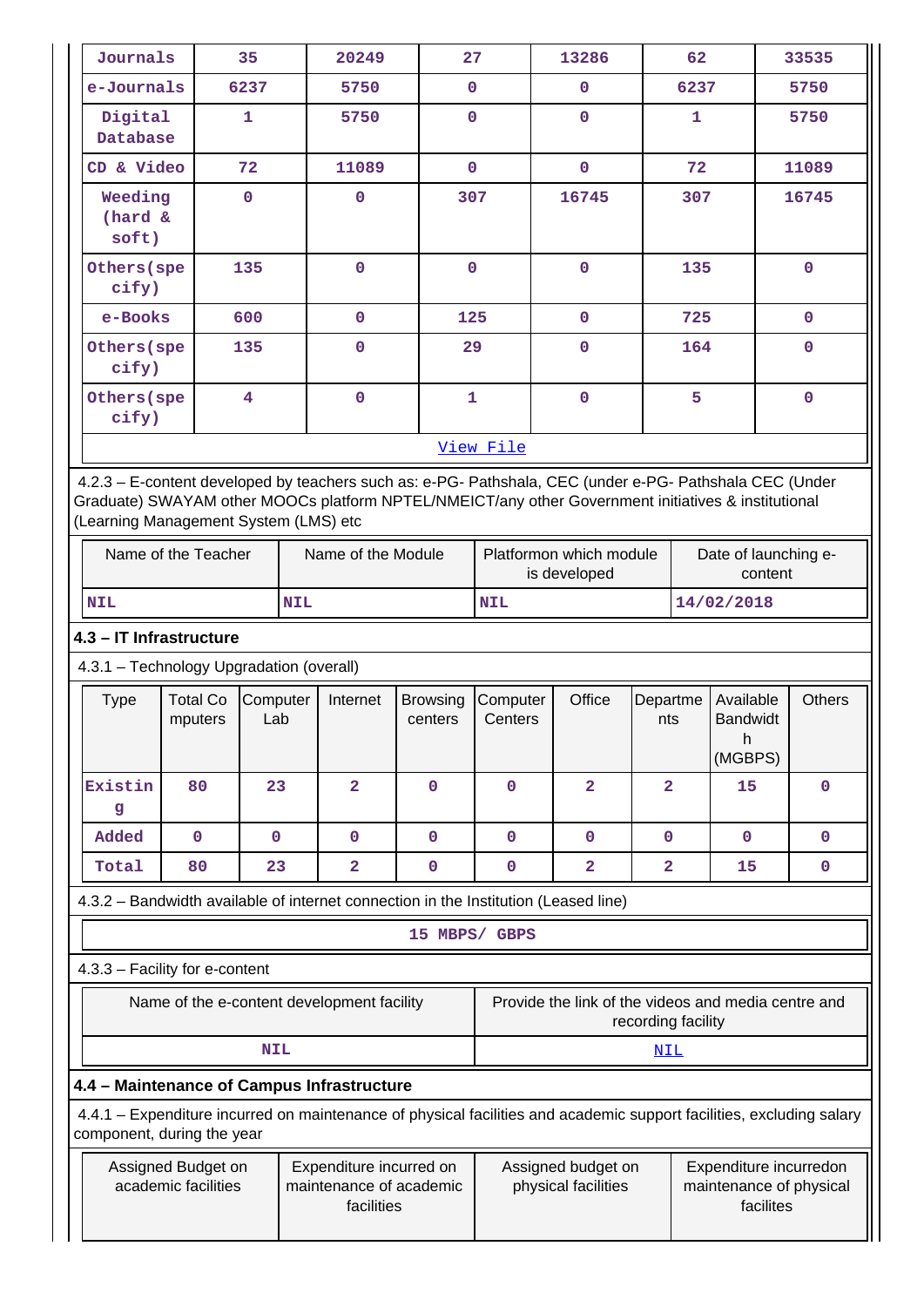| --- | 1117643 | --- | $\cdots$<br>--- |
|-----|---------|-----|-----------------|
|-----|---------|-----|-----------------|

 4.4.2 – Procedures and policies for maintaining and utilizing physical, academic and support facilities - laboratory, library, sports complex, computers, classrooms etc. (maximum 500 words) (information to be available in institutional Website, provide link)

 **Draft policy: The procedure for maintaining and utilization of physical, academic and support facilities This college has the following assets • Class rooms • Laboratories : Physics, Chemistry, Zoology, Botany, Geography, Psychology, Home Science, computer Science, Language Lab • Library and Information Center. • Sports Facilities : Outdoor and Indoor. • Common Facilities • Hostel • Staff rooms This year the students strength is 605 and the strength of Art programme is 216 Science programme is 261, commerce programme is 100, PG programme is 28. This student strength entails having many class rooms for all programmes. The college has constituted a committee for ensuring the optimal utilization of Physical, Academic and Support facilities. This committee meets at least once in the beginning of the academic year to make a realistic evaluation between the available resources and strength of all students for a year. In some extraordinary circumstances like changed priorities of the students requirements owing to changes in the technological up gradation and career advancements, this committee will meet as per the needs. Unique to this college is having Science Research Laboratory and Instrumentation Center. This center provides means to undertake projects in Physics, Chemistry, Zoology, Botany and Home Science and compulsory project works for final year PG students. This facility is open to utilization by the needy faculty and the students from other institutions and university. The college also has support facilities like, College canteen, Hostel Indoor and Outdoor games facilities. Optimum utility of these is vested with the committee with the concurrence of the principal.**

<http://arsi.secab.org/pdf/supporting/4.4.2%20Draft%20policy.pdf>

# **CRITERION V – STUDENT SUPPORT AND PROGRESSION**

# **5.1 – Student Support**

5.1.1 – Scholarships and Financial Support

|                                         | Name/Title of the scheme                                                                                     | Number of students | Amount in Rupees |  |  |
|-----------------------------------------|--------------------------------------------------------------------------------------------------------------|--------------------|------------------|--|--|
| Financial Support<br>from institution   | 1) BCM Minoriy<br>Schlorship 2)<br>Winners of Sanskrut<br>Festival 3) SC/ST<br>Freeship 4) Sitaram<br>Jindal | 245                | 1490033          |  |  |
| Financial Support<br>from Other Sources |                                                                                                              |                    |                  |  |  |
| a) National                             | <b>NIL</b>                                                                                                   | 0                  |                  |  |  |
| b) International                        | <b>NIL</b>                                                                                                   | 0                  | O                |  |  |
| View File                               |                                                                                                              |                    |                  |  |  |

 5.1.2 – Number of capability enhancement and development schemes such as Soft skill development, Remedial coaching, Language lab, Bridge courses, Yoga, Meditation, Personal Counselling and Mentoring etc.,

| Name of the capability<br>enhancement scheme | Date of implemetation | Number of students<br>enrolled | Agencies involved |
|----------------------------------------------|-----------------------|--------------------------------|-------------------|
| Bridge Course<br>BA, B.SC B.COM )            | 16/06/2017            | 225                            | College Staff     |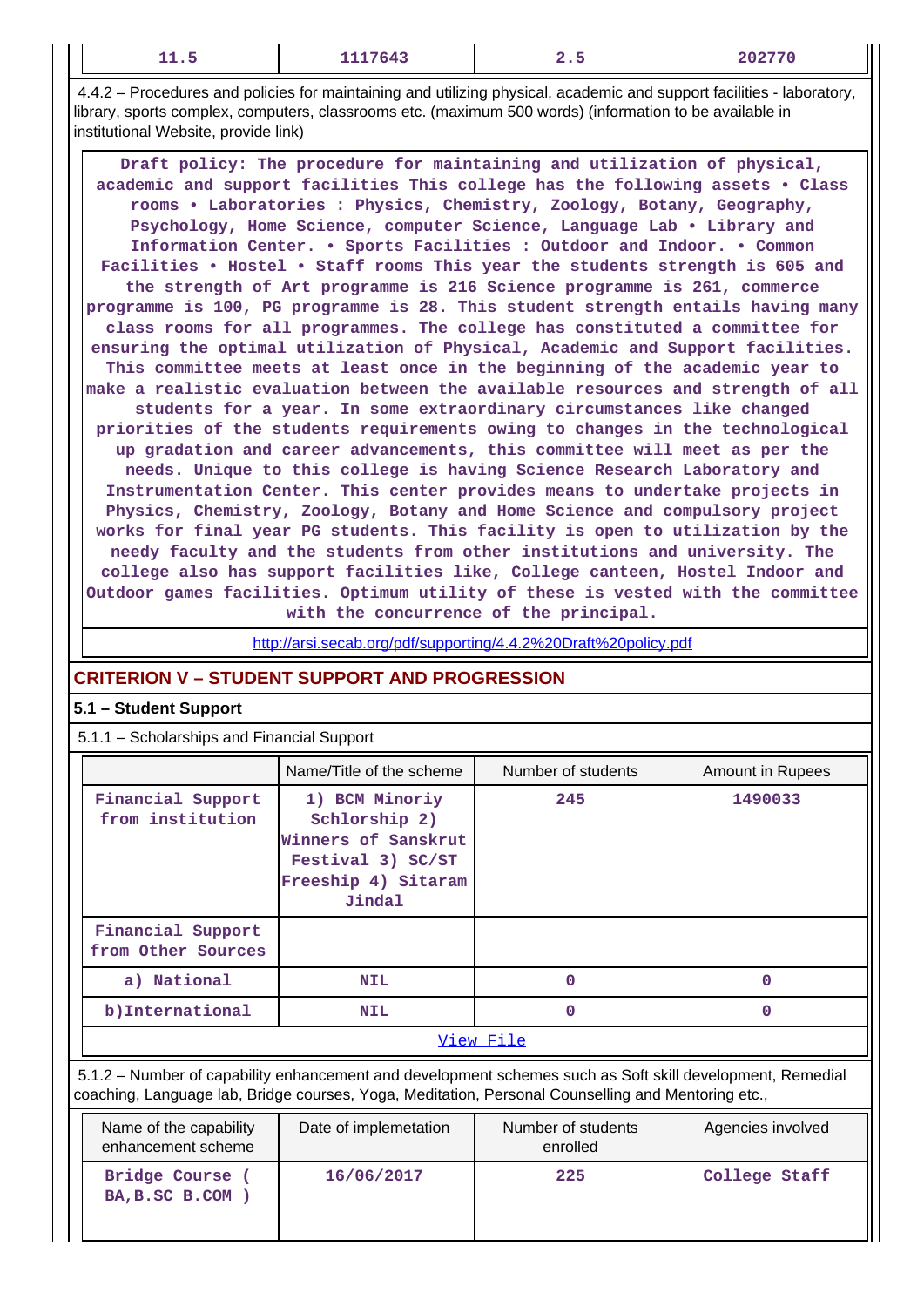| Mentoring                                                                                                                                                      |                                                             | 24/08/2017 |                                                                                                           | 576                                                                         |                                                              | College Staff                                                       |                                         |
|----------------------------------------------------------------------------------------------------------------------------------------------------------------|-------------------------------------------------------------|------------|-----------------------------------------------------------------------------------------------------------|-----------------------------------------------------------------------------|--------------------------------------------------------------|---------------------------------------------------------------------|-----------------------------------------|
| Meditation at NSS<br>Camp ( Akkamahadevi<br>Women's University                                                                                                 |                                                             |            | 20/01/2018                                                                                                | 100                                                                         |                                                              | College Staff NSS                                                   |                                         |
| Personal<br>Counselling                                                                                                                                        |                                                             |            | 28/08/2018                                                                                                | 23                                                                          |                                                              | Dept of Psychology,<br>Dept of Home<br>Science Dept of<br>Education |                                         |
|                                                                                                                                                                |                                                             |            |                                                                                                           | View File                                                                   |                                                              |                                                                     |                                         |
| institution during the year                                                                                                                                    |                                                             |            | 5.1.3 - Students benefited by guidance for competitive examinations and career counselling offered by the |                                                                             |                                                              |                                                                     |                                         |
| Year<br>Name of the<br>scheme                                                                                                                                  |                                                             |            | Number of<br>benefited<br>students for<br>competitive<br>examination                                      | Number of<br>benefited<br>students by<br>career<br>counseling<br>activities | Number of<br>students who<br>have passedin<br>the comp. exam |                                                                     | Number of<br>studentsp placed           |
| 2017                                                                                                                                                           | Career<br>Guidance<br>Workshop                              |            | 40                                                                                                        | 45                                                                          | 17                                                           |                                                                     | $12 \overline{ }$                       |
|                                                                                                                                                                |                                                             |            |                                                                                                           | View File                                                                   |                                                              |                                                                     |                                         |
| 5.1.4 – Institutional mechanism for transparency, timely redressal of student grievances, Prevention of sexual<br>harassment and ragging cases during the year |                                                             |            |                                                                                                           |                                                                             |                                                              |                                                                     |                                         |
| Total grievances received                                                                                                                                      |                                                             |            | Number of grievances redressed                                                                            | Avg. number of days for grievance<br>redressal                              |                                                              |                                                                     |                                         |
| 9                                                                                                                                                              |                                                             |            | 5                                                                                                         |                                                                             |                                                              | 9                                                                   |                                         |
| 5.2 - Student Progression                                                                                                                                      |                                                             |            |                                                                                                           |                                                                             |                                                              |                                                                     |                                         |
| 5.2.1 - Details of campus placement during the year                                                                                                            |                                                             |            |                                                                                                           |                                                                             |                                                              |                                                                     |                                         |
|                                                                                                                                                                | On campus                                                   |            |                                                                                                           | Off campus                                                                  |                                                              |                                                                     |                                         |
| Nameof<br>organizations<br>visited                                                                                                                             | Number of<br>students<br>participated                       |            | Number of<br>stduents placed                                                                              | Nameof<br>organizations<br>visited                                          | Number of<br>students<br>participated                        |                                                                     | Number of<br>stduents placed            |
| 1) Secab<br>Association<br>2) Narayan<br>Hyundai                                                                                                               |                                                             | 55<br>14   |                                                                                                           | $1)$ St.<br>Joseph<br>School 2)<br>Chigdani<br>Motors                       | 18                                                           |                                                                     | 4                                       |
|                                                                                                                                                                |                                                             |            |                                                                                                           | View File                                                                   |                                                              |                                                                     |                                         |
|                                                                                                                                                                |                                                             |            | 5.2.2 - Student progression to higher education in percentage during the year                             |                                                                             |                                                              |                                                                     |                                         |
| Year                                                                                                                                                           | Number of<br>students<br>enrolling into<br>higher education |            | Programme<br>graduated from                                                                               | Depratment<br>graduated from                                                | Name of<br>institution joined                                |                                                                     | Name of<br>programme<br>admitted to     |
| 2017                                                                                                                                                           | 151                                                         |            | BA, B.SC<br>B.COM                                                                                         | KSWU, RCU,<br>Arts,<br>GUG, KUD<br>Commerce<br>Humanities                   |                                                              |                                                                     | M.SC, MBA,<br>M.COM, B.ED,<br><b>MA</b> |
| View File                                                                                                                                                      |                                                             |            |                                                                                                           |                                                                             |                                                              |                                                                     |                                         |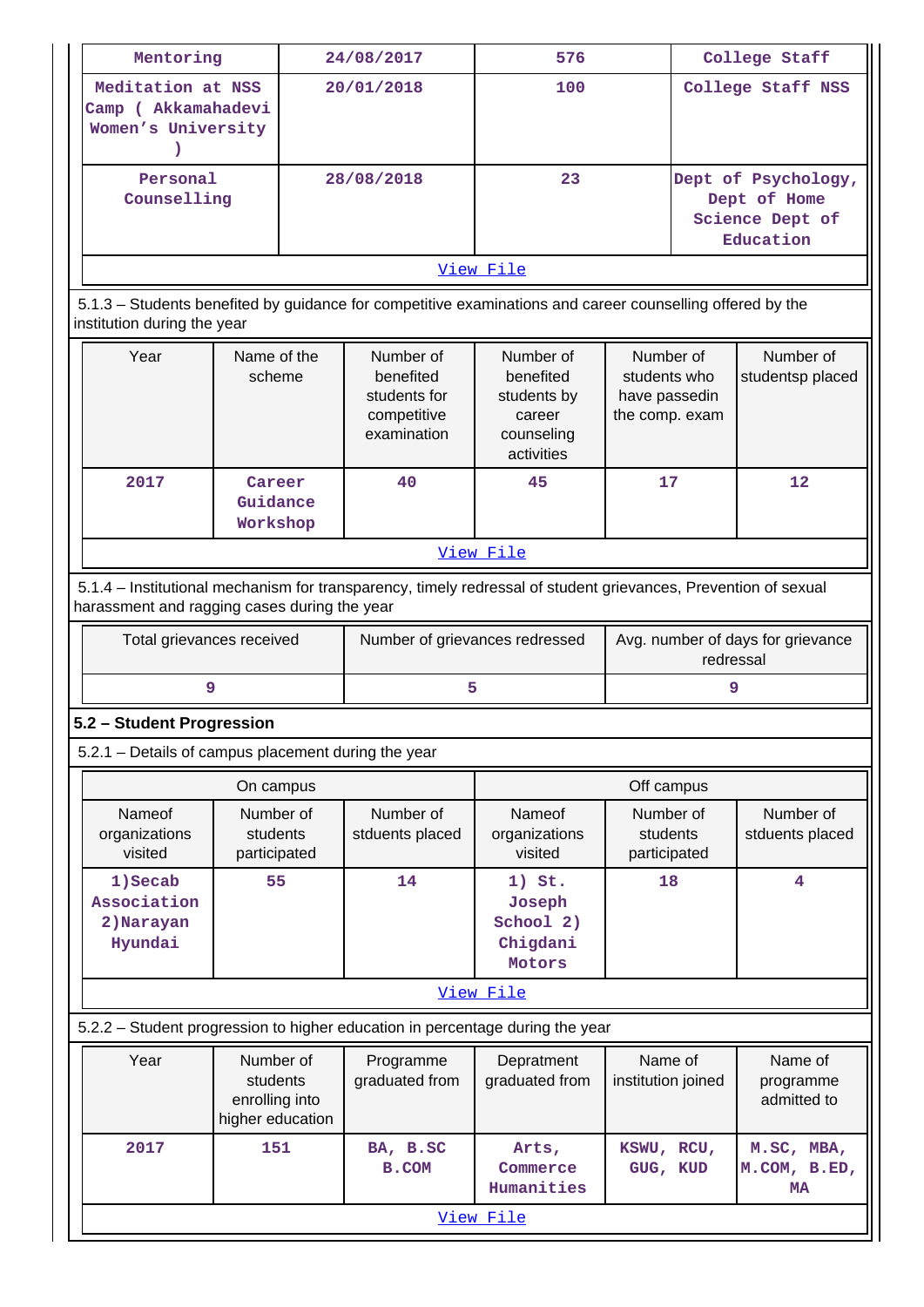5.2.3 – Students qualifying in state/ national/ international level examinations during the year (eg:NET/SET/SLET/GATE/GMAT/CAT/GRE/TOFEL/Civil Services/State Government Services)

| Items       | Number of students selected/ qualifying |  |  |  |
|-------------|-----------------------------------------|--|--|--|
| <b>SET</b>  |                                         |  |  |  |
| <b>SLET</b> |                                         |  |  |  |
| <b>GATE</b> |                                         |  |  |  |
| <b>GMAT</b> |                                         |  |  |  |
| <b>NET</b>  |                                         |  |  |  |
| Any Other   |                                         |  |  |  |
| View File   |                                         |  |  |  |

# 5.2.4 – Sports and cultural activities / competitions organised at the institution level during the year

| Activity                                                                                                                                  | Level         | <b>Number of Participants</b> |
|-------------------------------------------------------------------------------------------------------------------------------------------|---------------|-------------------------------|
| Cultural Activities:<br>Speech, Debate, Cooking,<br>Rangoli, Fancy dress,<br>Mahendi, Slogan, Book<br>review, Essay, Hairstyle<br>Singing | Institutional | 139                           |
| Sports Activities:<br>Running, Javelin, Discuss<br>Throw, Shotput, Throw<br>ball, Volley ball, Tenni<br>Koit, Cricket                     | Institutional | 157                           |

#### [View File](https://assessmentonline.naac.gov.in/public/Postacc/Activities_Organised/1775_Activities_Organised_1572368449.xlsx)

#### **5.3 – Student Participation and Activities**

 5.3.1 – Number of awards/medals for outstanding performance in sports/cultural activities at national/international level (award for a team event should be counted as one)

| Year | Name of the<br>award/medal | National/<br>Internaional | Number of<br>awards for<br>Sports | Number of<br>awards for<br>Cultural | Student ID<br>number                           | Name of the<br>student                                             |
|------|----------------------------|---------------------------|-----------------------------------|-------------------------------------|------------------------------------------------|--------------------------------------------------------------------|
| 2017 | I Prize                    | Internatio<br>na1         | $\mathbf 0$                       | 1                                   | 16410877                                       | Vaibhavi<br>Kulkarni                                               |
| 2017 | University<br><b>Blue</b>  | National                  | 1                                 | 0                                   | 15312021                                       | Shweta<br>Kulkarni                                                 |
| 2017 | I Prize                    | National                  | $\overline{2}$                    | $\mathbf 0$                         | 1)15312021<br>2)<br>15410858                   | 1) Shweta<br>Kulkarni<br>2) Savita<br>Kakmari                      |
| 2017 | Runner<br>Up               | National                  | 3                                 | $\mathbf 0$                         | 1)<br>15312021<br>2)<br>15410858<br>3)15312022 | 1) Shweta<br>Kulkarni<br>2) Savita<br>Kakmari 3)<br>Sneha<br>Kalal |

 5.3.2 – Activity of Student Council & representation of students on academic & administrative bodies/committees of the institution (maximum 500 words)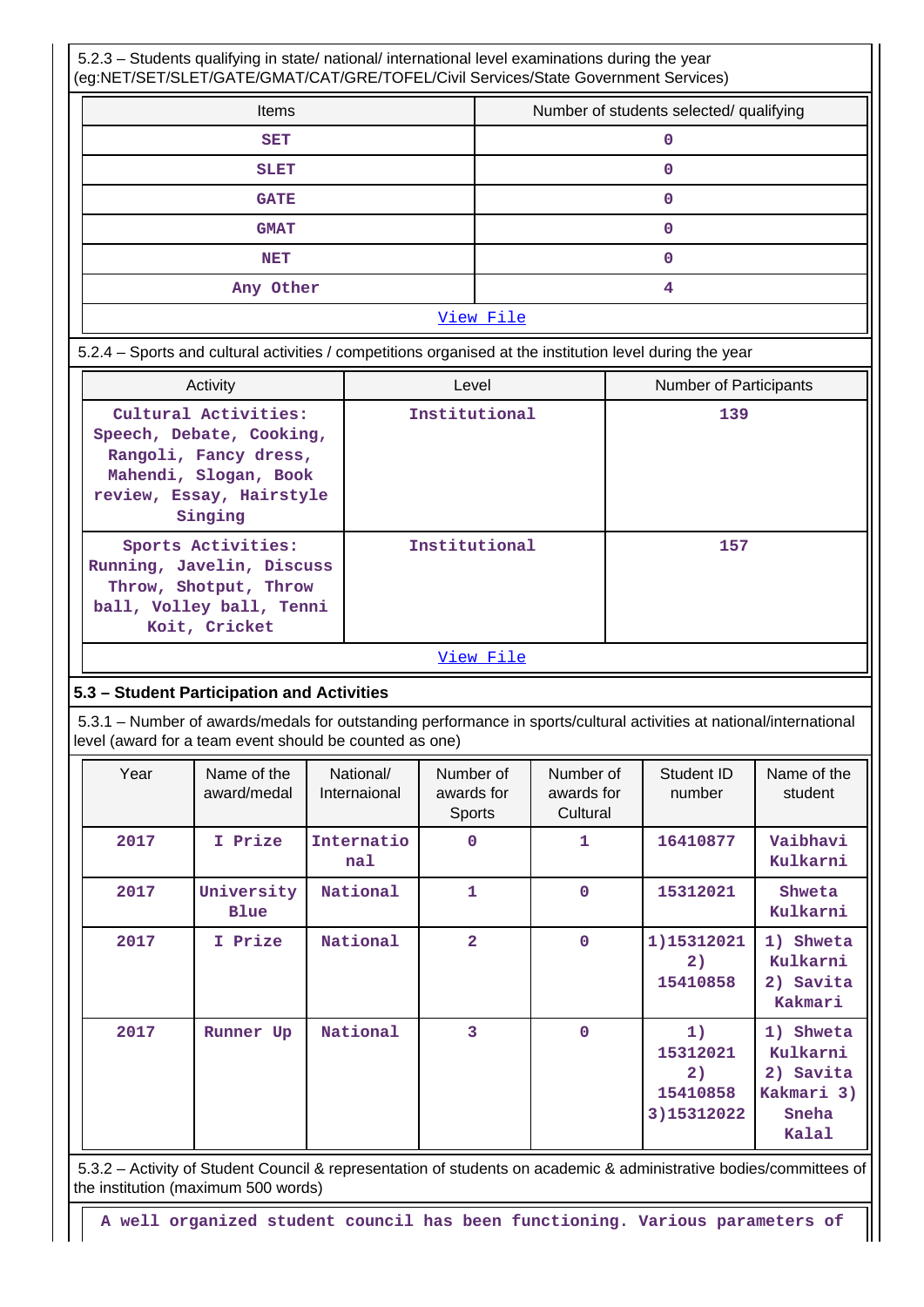**this council have been well laid down. The total outcomes of the student council are note worthy. Some of these achievements are listed below for the year 2017 / 18. A member of student council is a representative in the IQAC committee and is responsible to give a feedback on the activities from student's perspective.**

### **5.4 – Alumni Engagement**

5.4.1 – Whether the institution has registered Alumni Association?

 **Yes**

 **The Alumni Association of the college is a Registered Body, which is registered as SECAB A.R.S.INAMDAR ARTS, SCI, COMM COLLEGE FOR WOMEN Alumni Association, Vijayapura, registered under Karnataka Societies Registration Act 1960. (Karnataka Act 17 of 1960, on 04/04/2014). Its Register No: BIJ52201415. The college Alumni body has a total of 9 executive members from different fields of life. The body has designation of President, two Vice Presidents, a Secretary, a Joint Secretary and four Members. The Association has its by law and the major objectives is to promote literary, academic and educational activities besides motivating them towards social activities. Every year, all final year students of BA, B.Sc, B.Com of our college become alumni members by paying membership fees. The collected membership fee of the students is credited in a joint account and then utilized for the welfare activities of the students. The executive Body of the Alumni is as follows: 1) Smt Annalisa Bosco (Educationist President). 2) Smt Pratima Yalwar (Lecturer,VicePresident). 3) Miss Bharati Hiremath (Counsellor, VicePresident). 4) Miss Shakira Mulla (Professor, Secretary). 5)Miss Manisha Patil (Lecturer,Member) . 6) Miss Pushpa Sindhe (Head Mistress,Member). 7) Dr. Tahmeena Kolar (Lecturer,Member). 8) Miss Aishwarya Karpurmath (Lecturer, Member). 9) Miss Suman Lambu (Research Scholar, Member) . Every year the Alumni association organizes its meetings and come out with suggestion for the improvement of academic atmosphere and physical infrastructure. Besides, it also contributes in addressing our students regarding the employment opportunities.**

5.4.2 – No. of enrolled Alumni:

**113** 

5.4.3 – Alumni contribution during the year (in Rupees) :

**66430** 

5.4.4 – Meetings/activities organized by Alumni Association :

 **Alumni meeting was held on 24/04/2017 To create whats app group, To organize management events Coaching facility even for alumni.**

# **CRITERION VI – GOVERNANCE, LEADERSHIP AND MANAGEMENT**

#### **6.1 – Institutional Vision and Leadership**

 6.1.1 – Mention two practices of decentralization and participative management during the last year (maximum 500 words)

 **Decentralization: An organization chart is available to ensure decentralization and participative management for each segment of the organization. These are a) Association manager b) Principal c) VicePrincipal d) IQAC Coordinator e) HOD's f) Student Council g) Various Committees h) Office Management. Duties and responsibilities for these segments of management are in place. Heads of each committee work as per guidelines provided .Besides, where necessary, the college provides requisite funds. Participative management is ensured through, management inputs or directions to the principal. The principal and vice principal through "planning board "established at the college.**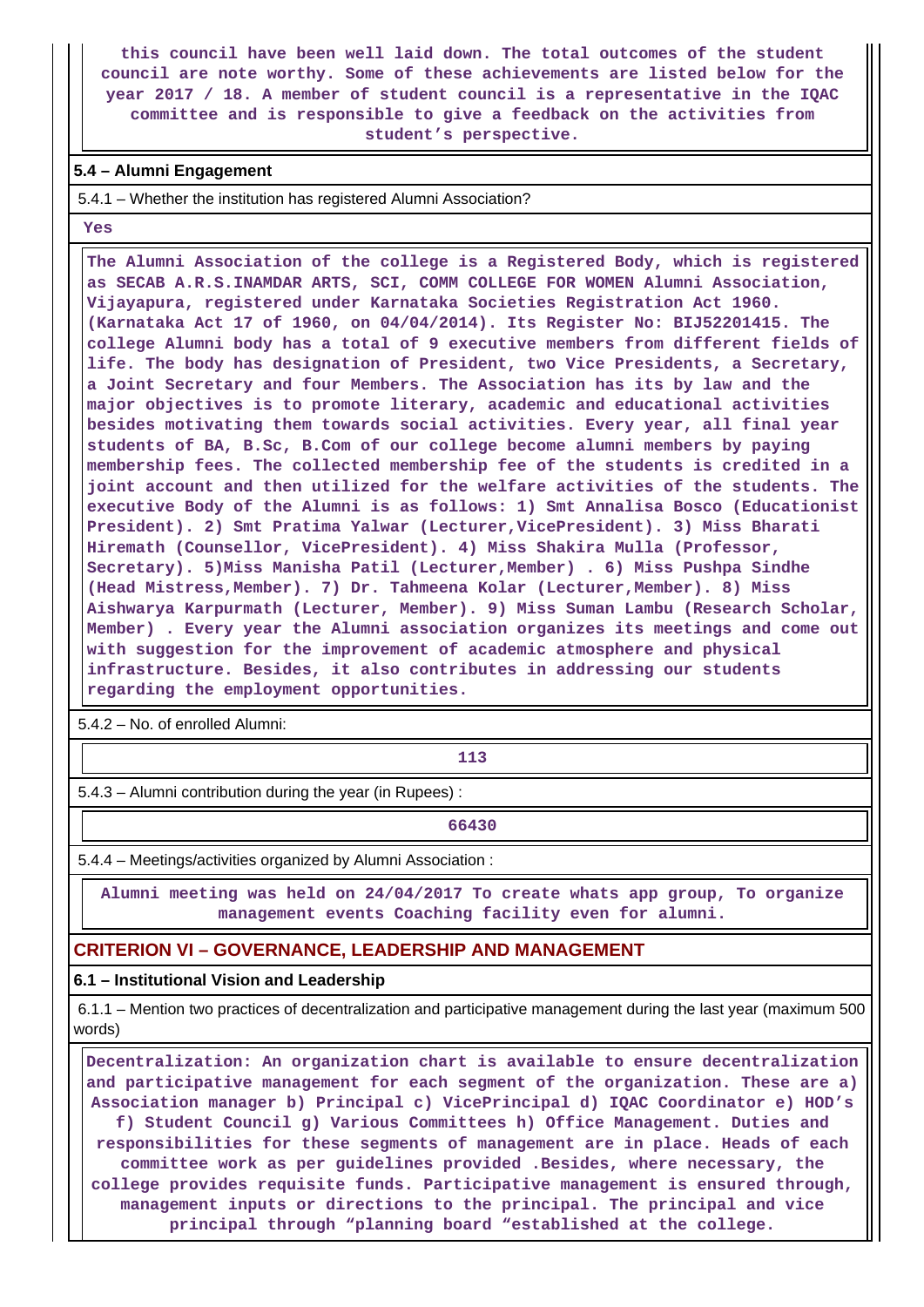6.1.2 – Does the institution have a Management Information System (MIS)?

#### **Partial**

# **6.2 – Strategy Development and Deployment**

6.2.1 – Quality improvement strategies adopted by the institution for each of the following (with in 100 words each):

| <b>Strategy Type</b>     | Details                                                                                                                                                                                                                                                                                                                                                                                                                                                                                                                                                                                                                                                                                                                                                                                                                                                                                                                                                                     |
|--------------------------|-----------------------------------------------------------------------------------------------------------------------------------------------------------------------------------------------------------------------------------------------------------------------------------------------------------------------------------------------------------------------------------------------------------------------------------------------------------------------------------------------------------------------------------------------------------------------------------------------------------------------------------------------------------------------------------------------------------------------------------------------------------------------------------------------------------------------------------------------------------------------------------------------------------------------------------------------------------------------------|
| Curriculum Development   | During this year, 8 of our Faculty<br>members were on the Board of Studies of<br>Karnataka State Akkamahadevi Womens<br>University. They contributed in the<br>framing the curriculum in their<br>respective subjects. Prof M.T. Kotnis<br>Dr.C.L.Patil have edited books<br>prescribed for B.A/B.Sc Basic and<br>Additional optional English.<br>Dr. Samiuddin has Edited books<br>prescribed for B.A in Urdu<br>Subject.Dr.M.S.Metri for kannada<br>B.A, B.Sc in Kannada. This way our<br>Faculty have Contributed in Curriculum<br>development.                                                                                                                                                                                                                                                                                                                                                                                                                          |
| Teaching and Learning    | While most of the teaching is focused<br>on effectively completing the syllabus<br>ICT tools have been employed to make<br>the teaching learning more<br>effective. Virtual laboratories have<br>been used to clear the the concepts<br>under the practicals make the students<br>enjoy the subjects. For additional<br>reinforcements many value added and<br>certificate courses were conducted.                                                                                                                                                                                                                                                                                                                                                                                                                                                                                                                                                                          |
| Research and Development | During this Academic year a<br>considerable amount of progress in the<br>research has taken place.the teaching<br>faculty have been awarded Ph.D degree:<br>Dr. Mohammed Afazl : On preparation of<br>NanoCrystalline Metal oxidies on mixed<br>Metal oxidies for gas sensor<br>application. Dr.L.I.Nadaf : On Synthesis<br>characterization of Poly aniline metal<br>oxidies Nano composites from Gulbarga<br>University. Dr.Jayaramiah: On Issues of<br>Governance in managing local<br>governments Hubli Dharwad Municipal<br>Corporation from Karnataka<br>University, Dharwad. Science research<br>lab ha been Strengthened by adding<br>Advanced level equipment under the ages<br>of Vision Group on Science Technology,<br>govt of Karnataka. The Major equipments<br>are : Chemical Vapor Deposition<br>Hydrothermal Synthesis unit for<br>synthesis of carbon Nano tubes other<br>instruments being water Distillation<br>unit, Ultrasonic Sonicator, Desiccator, |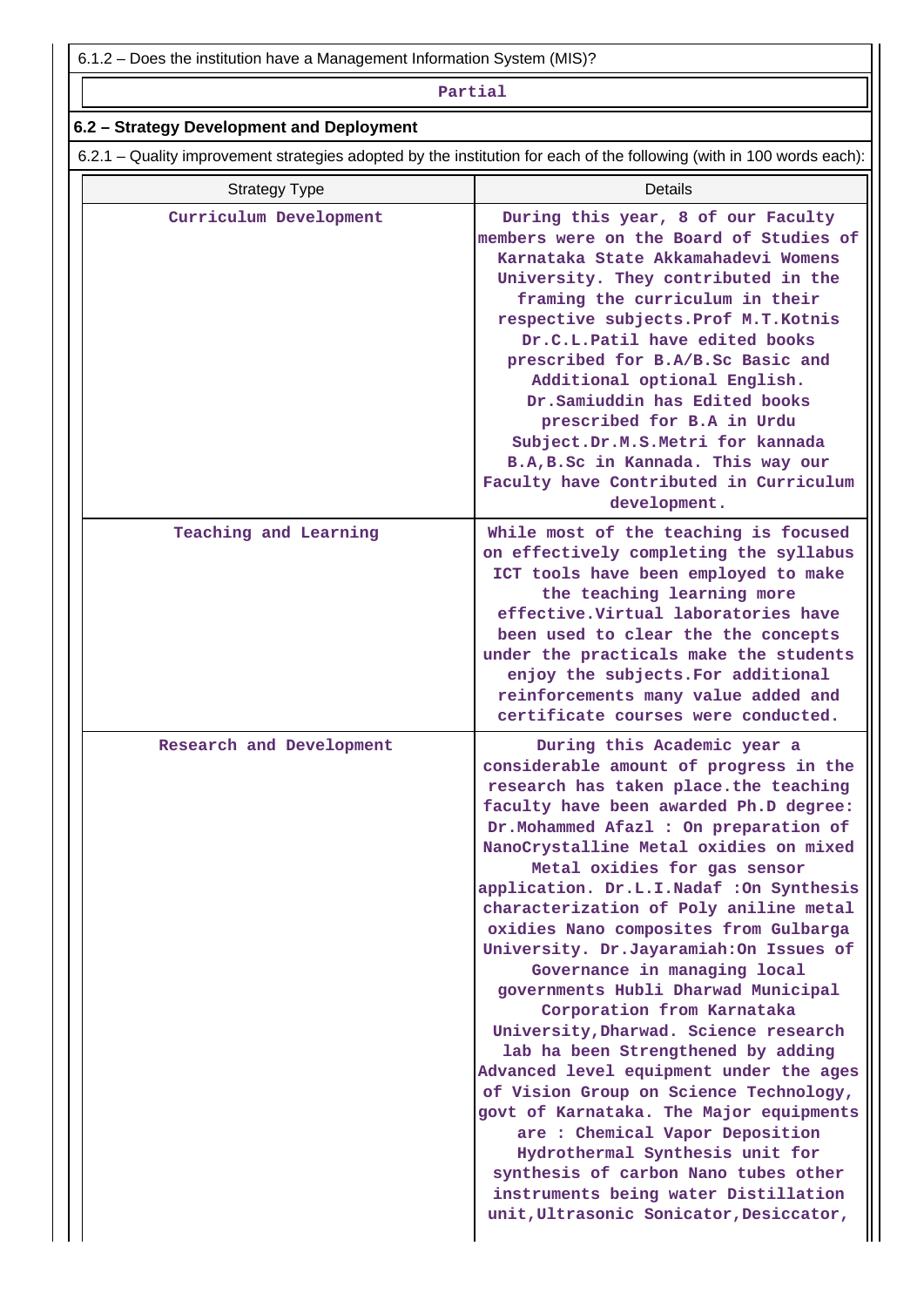|                                                               | Magnetic Stirrer, Autoclave etc. This<br>has helped in carrying out research<br>work. Many Students from local<br>university other P.G. Colleges have<br>used the lab in carrying out their P.G.<br>project work.                                                                                                                                                                                                                                                                                                                                           |
|---------------------------------------------------------------|-------------------------------------------------------------------------------------------------------------------------------------------------------------------------------------------------------------------------------------------------------------------------------------------------------------------------------------------------------------------------------------------------------------------------------------------------------------------------------------------------------------------------------------------------------------|
| Examination and Evaluation                                    | In order to provide greater<br>opportunities for writing examination:<br>the college has decide to conducted Two<br>informal examinations which do not<br>count for marks. Question bank have been<br>revisited to improve the quality of<br>question in each subject.                                                                                                                                                                                                                                                                                      |
| Library, ICT and Physical<br>Infrastructure / Instrumentation | During the year 2017/18, 279 books, 33<br>reference books, 27 have been procured<br>and ,125 ebooks , 29 publication( by<br>our faculty) have been down loaded for<br>the use of teachers students in digital<br>library. Previous year question papers<br>syllabus in all subjects in digital<br>forms have been provided for the use<br>students. Photocopying facility is<br>provided.                                                                                                                                                                   |
| Human Resource Management                                     | The college has encouraged the faculty<br>to share their teaching experience with<br>other sister institutes of the<br>association. This has resulted in<br>Maths, Urdu, Kannada and Sociology<br>department faculty in assisting these<br>institute improve their students<br>performance. The faculty of the<br>institute have been instrumental in<br>participating in UGC sponsored addon<br>courses. Like the entire support staff<br>like office staff, Lab assistants and<br>Aayas are put to inhouse traning to<br>improve their profession skills. |
| Admission of Students                                         | The statergy adopted during this year<br>for improving admissions of students<br>are as under: a) The activities of the<br>college including achievements have<br>been put in the print and electronic<br>media. This efforts has made our college<br>known to all aspiring students. b) At<br>the near end of the academic year, the<br>college faculty makes it a point to<br>visit various PU colleges give a<br>presentation on the career<br>opportunities and locational advantages<br>of the college. These strategy have<br>borne positive results  |
| Industry Interaction / Collaboration                          | The college has initiated the following<br>steps in this regard : 1) For Surface<br>Designing of clothes with Saree wearing<br>factories at Banhatti of Bagalkot<br>district. The department of Home                                                                                                                                                                                                                                                                                                                                                        |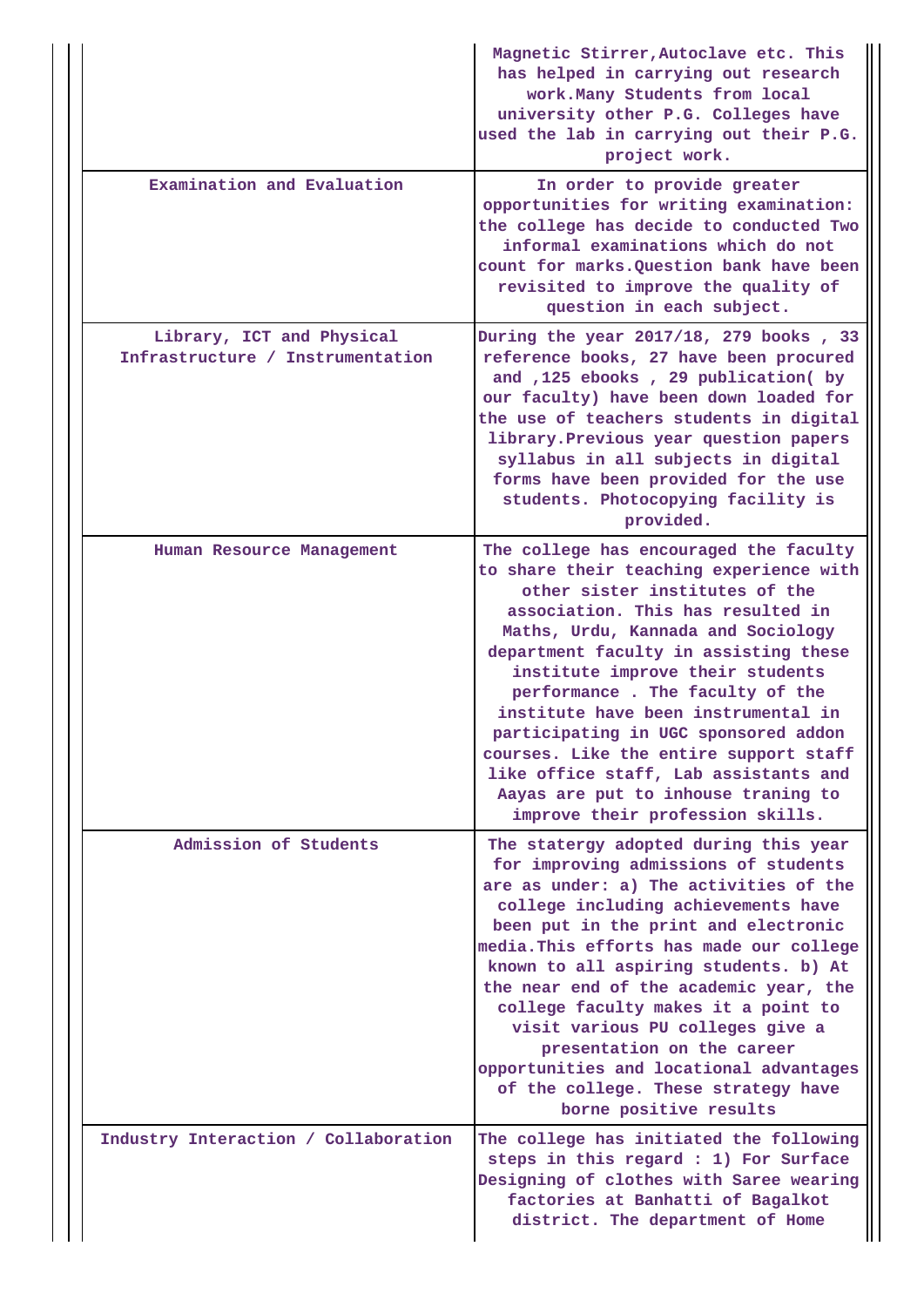**Science has collaborated with textile industries in cloth designing. 2) Department of Home Science , Economics Commerce has established interaction with the following units a) Etco Denim Industry Sholapur Road,Vijayapura. b) Sugar industry at Galagali of Bilagi Taluka of Bagalkot District. c) Jute bag industry at Vijayapura.**

| 6.2.2 – Implementation of e-governance in areas of operations: |                                                                                                                                                                                                                                                |
|----------------------------------------------------------------|------------------------------------------------------------------------------------------------------------------------------------------------------------------------------------------------------------------------------------------------|
| E-governace area                                               | Details                                                                                                                                                                                                                                        |
| Finance and Accounts                                           | Direct remittance of Scholarship amount<br>to the students account.                                                                                                                                                                            |
| Examination                                                    | 1) Batch preparation for practical<br>examination. 2) Block making for<br>examination. 3) Online attendance : I.A<br>Marks : Practical Marks : Exam forms                                                                                      |
| Student Admission and Support                                  | Students portal                                                                                                                                                                                                                                |
| Administration                                                 | 1) Online attendance : I.A Marks :<br>Practical Marks : Exam forms                                                                                                                                                                             |
| Planning and Development                                       | Calendar of events of each of<br>portfolios are prepared at the<br>beginning of the academic year and<br>uploaded on the portal. The same<br>adhered to in execution .All the<br>activities including students<br>attendance monitored online. |
| 6.3 - Faculty Empowerment Strategies                           |                                                                                                                                                                                                                                                |

 6.3.1 – Teachers provided with financial support to attend conferences / workshops and towards membership fee of professional bodies during the year

| Year | Name of Teacher | Name of conference/<br>workshop attended<br>for which financial<br>support provided | Name of the<br>professional body for<br>which membership<br>fee is provided | Amount of support |
|------|-----------------|-------------------------------------------------------------------------------------|-----------------------------------------------------------------------------|-------------------|
| 2017 | Principal       | <b>NIL</b>                                                                          | Indian Colleges<br>forum                                                    | 10000             |
|      |                 | View File                                                                           |                                                                             |                   |

 6.3.2 – Number of professional development / administrative training programmes organized by the College for teaching and non teaching staff during the year

| Year | Title of the<br>professional<br>development<br>programme<br>organised for<br>teaching staff | Title of the<br>administrative<br>training<br>programme<br>organised for<br>non-teaching<br>staff | From date  | To Date    | Number of<br>participants<br>(Teaching<br>staff) | Number of<br>participants<br>(non-teaching<br>staff) |
|------|---------------------------------------------------------------------------------------------|---------------------------------------------------------------------------------------------------|------------|------------|--------------------------------------------------|------------------------------------------------------|
| 2017 | Capacity<br>Building                                                                        | Capacity<br>Building                                                                              | 30/06/2017 | 01/07/2018 | 120                                              | 30                                                   |
| 2017 | <b>GST</b>                                                                                  | <b>GST</b>                                                                                        | 12/08/2017 | 12/08/2017 | 40                                               | 16                                                   |
| 2018 | Demonatiza                                                                                  | Demonatiza                                                                                        | 23/02/2018 | 23/02/2018 | 40                                               | 16                                                   |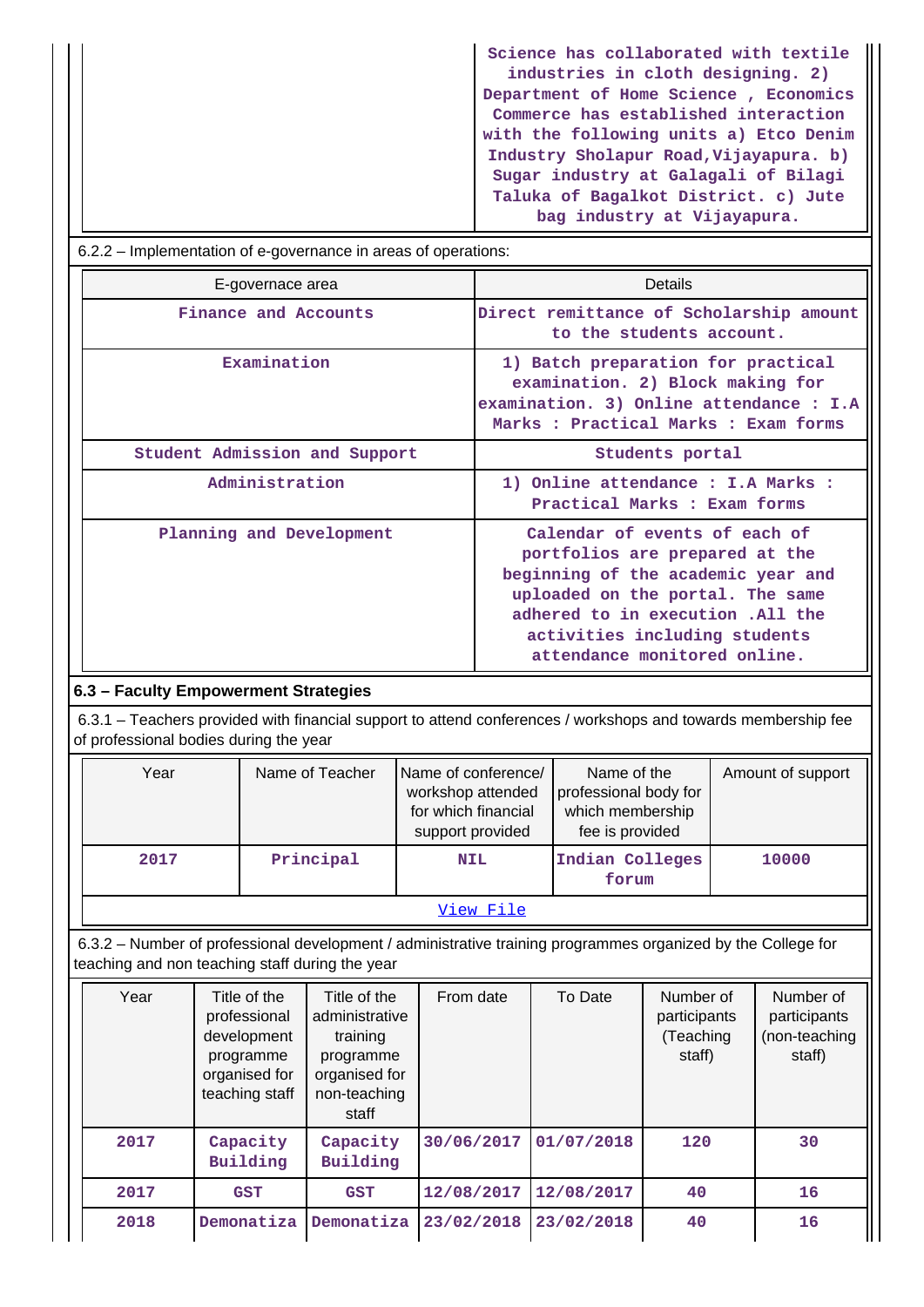|                                                                                                                                                                                                                                                                                                                                                                                                                                                                                                                   |                                                                                                                                                                                            | tion GST                                | tion GST       |                                                                                                                                                                                                                                                      |              |            |                                                                                                                                                                                                                                                                    |            |              |                 |                  |
|-------------------------------------------------------------------------------------------------------------------------------------------------------------------------------------------------------------------------------------------------------------------------------------------------------------------------------------------------------------------------------------------------------------------------------------------------------------------------------------------------------------------|--------------------------------------------------------------------------------------------------------------------------------------------------------------------------------------------|-----------------------------------------|----------------|------------------------------------------------------------------------------------------------------------------------------------------------------------------------------------------------------------------------------------------------------|--------------|------------|--------------------------------------------------------------------------------------------------------------------------------------------------------------------------------------------------------------------------------------------------------------------|------------|--------------|-----------------|------------------|
|                                                                                                                                                                                                                                                                                                                                                                                                                                                                                                                   | 2017                                                                                                                                                                                       | Health<br><b>Awareness</b><br>Programme |                | Health<br><b>Awareness</b><br>Programme                                                                                                                                                                                                              |              | 28/10/2017 |                                                                                                                                                                                                                                                                    | 28/10/2017 | 40           |                 | 16               |
|                                                                                                                                                                                                                                                                                                                                                                                                                                                                                                                   |                                                                                                                                                                                            |                                         |                |                                                                                                                                                                                                                                                      |              | View File  |                                                                                                                                                                                                                                                                    |            |              |                 |                  |
|                                                                                                                                                                                                                                                                                                                                                                                                                                                                                                                   | 6.3.3 - No. of teachers attending professional development programmes, viz., Orientation Programme, Refresher<br>Course, Short Term Course, Faculty Development Programmes during the year |                                         |                |                                                                                                                                                                                                                                                      |              |            |                                                                                                                                                                                                                                                                    |            |              |                 |                  |
|                                                                                                                                                                                                                                                                                                                                                                                                                                                                                                                   | Title of the<br>Number of teachers<br>who attended<br>professional<br>development<br>programme                                                                                             |                                         |                | From Date                                                                                                                                                                                                                                            |              |            |                                                                                                                                                                                                                                                                    |            | To date      |                 | Duration         |
|                                                                                                                                                                                                                                                                                                                                                                                                                                                                                                                   | NAAC revised<br>assesment and<br>accerediation<br>frame work                                                                                                                               |                                         | $\overline{2}$ |                                                                                                                                                                                                                                                      | 24/03/2018   |            | 24/03/2018                                                                                                                                                                                                                                                         |            | 12           |                 |                  |
|                                                                                                                                                                                                                                                                                                                                                                                                                                                                                                                   | $\mathbf{1}$<br>Orientation<br>programme for<br>Institutional<br>development for<br>heads of<br>Minority<br>managed<br>institutions of<br>higher<br>learning.                              |                                         |                | 15/01/2018                                                                                                                                                                                                                                           |              |            | 19/01/2018                                                                                                                                                                                                                                                         |            | 05           |                 |                  |
|                                                                                                                                                                                                                                                                                                                                                                                                                                                                                                                   |                                                                                                                                                                                            |                                         |                |                                                                                                                                                                                                                                                      |              | View File  |                                                                                                                                                                                                                                                                    |            |              |                 |                  |
|                                                                                                                                                                                                                                                                                                                                                                                                                                                                                                                   | 6.3.4 - Faculty and Staff recruitment (no. for permanent recruitment):                                                                                                                     |                                         |                |                                                                                                                                                                                                                                                      |              |            |                                                                                                                                                                                                                                                                    |            |              |                 |                  |
|                                                                                                                                                                                                                                                                                                                                                                                                                                                                                                                   |                                                                                                                                                                                            |                                         | Teaching       |                                                                                                                                                                                                                                                      |              |            |                                                                                                                                                                                                                                                                    |            | Non-teaching |                 |                  |
|                                                                                                                                                                                                                                                                                                                                                                                                                                                                                                                   | Permanent                                                                                                                                                                                  |                                         |                | <b>Full Time</b>                                                                                                                                                                                                                                     |              |            | Permanent                                                                                                                                                                                                                                                          |            |              |                 | <b>Full Time</b> |
|                                                                                                                                                                                                                                                                                                                                                                                                                                                                                                                   | 24                                                                                                                                                                                         |                                         |                | 12<br>4                                                                                                                                                                                                                                              |              |            | 12                                                                                                                                                                                                                                                                 |            |              |                 |                  |
|                                                                                                                                                                                                                                                                                                                                                                                                                                                                                                                   | $6.3.5$ – Welfare schemes for                                                                                                                                                              |                                         |                |                                                                                                                                                                                                                                                      |              |            |                                                                                                                                                                                                                                                                    |            |              |                 |                  |
|                                                                                                                                                                                                                                                                                                                                                                                                                                                                                                                   |                                                                                                                                                                                            | Teaching                                |                |                                                                                                                                                                                                                                                      | Non-teaching |            |                                                                                                                                                                                                                                                                    |            |              | <b>Students</b> |                  |
| TEACHING . Medical leave<br>provision is given to the<br>faculty and staff members<br>based on the request . On<br>duty leave is provide to<br>the faculty members for<br>attending various<br>conferences, workshops,<br>seminars, FDP's and<br>examination and valuation<br>duties . The management<br>encourages the faculty<br>members for pursuing PhD<br>programme by providing<br>adequate number of on<br>duty leave . The wards of<br>the faculty and staff<br>members are given<br>priority for getting |                                                                                                                                                                                            |                                         |                | • The wards of the<br>faculty and staff members<br>are given priority for<br>getting admitted in the<br>schools run by the<br>management also offers 50<br>waiver • The management<br>provides interest free<br>loan to faculty and staff<br>members |              |            | • Medical assistance to<br>students: health centre,<br>health insurance etc. .<br>Skill development (Spoken<br>English, computer<br>literacy, cashbook,<br>writing etc. . Financial<br>support from students<br>Welfare funds contributed<br>by the college staff. |            |              |                 |                  |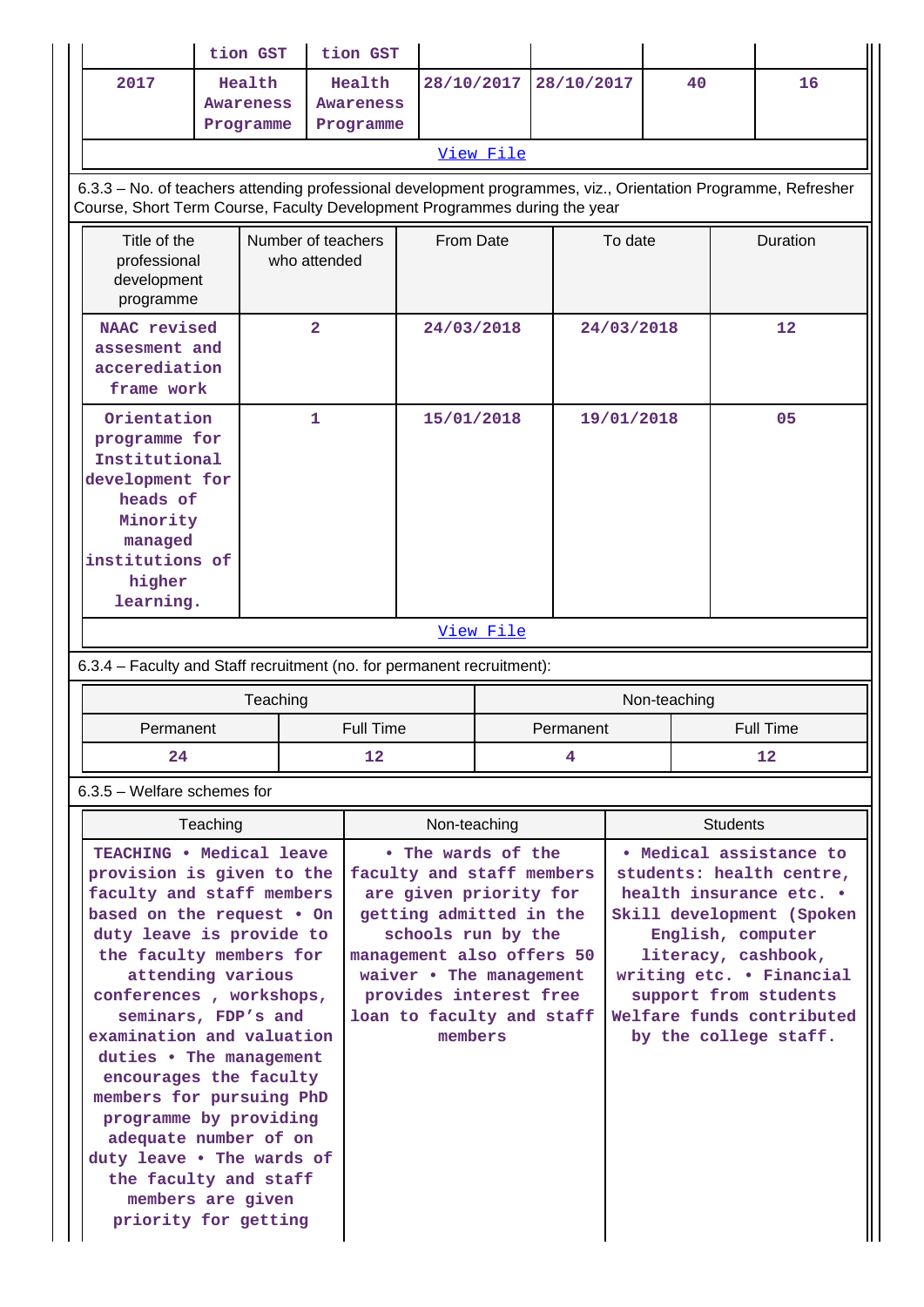# **6.4 – Financial Management and Resource Mobilization**

6.4.1 – Institution conducts internal and external financial audits regularly (with in 100 words each)

 **Internal audit is done by the parent body,SECAB Association twice a year.External Audit is done by the Chartered Accountant appointed by the parent body. After the audit Utilization certificate with statement expenditure submitted to the funding agency like UGC etc.**

 6.4.2 – Funds / Grants received from management, non-government bodies, individuals, philanthropies during the year(not covered in Criterion III)

| Name of the non government<br>funding agencies /individuals          | Funds/ Grnats received in Rs. | Purpose                                   |
|----------------------------------------------------------------------|-------------------------------|-------------------------------------------|
| SECAB Association, Alumni<br>Association UPSC exam<br>building rent. | 712908                        | Rank holders prize<br>College Development |

[View File](https://assessmentonline.naac.gov.in/public/Postacc/Funds_or_Grants/1775_Funds_or_Grants_1572505448.xlsx)

6.4.3 – Total corpus fund generated

**31981926**

# **6.5 – Internal Quality Assurance System**

6.5.1 – Whether Academic and Administrative Audit (AAA) has been done?

| Audit Type     | External |                               | Internal |                       |  |  |
|----------------|----------|-------------------------------|----------|-----------------------|--|--|
|                | Yes/No   | Agency                        | Yes/No   | Authority             |  |  |
| Academic       | Yes      | LIC Affiliating<br>University | Yes      | College<br>Management |  |  |
| Administrative | Yes      | LIC Affiliating<br>University | Yes      | College<br>Management |  |  |

6.5.2 – Activities and support from the Parent – Teacher Association (at least three)

 **1. Greater security to girl students. 2. Increase cultural activities. 3. Awareness of banking services.**

6.5.3 – Development programmes for support staff (at least three)

 **Programs for supports staff members were conducted to equip them with all possible skills for their professional growth and institutional growth 1. Computer training programme 2. Follow up training programme**

6.5.4 – Post Accreditation initiative(s) (mention at least three)

 **1. Increase practical exposure to students 2. Improve usage of language lab for PG/UG Students 3. Add infrastructure for seminar hall**

6.5.5 – Internal Quality Assurance System Details

| a) Submission of Data for AISHE portal | Yes |
|----------------------------------------|-----|
| b) Participation in NIRF               | No  |
| c)ISO certification                    | No  |
| d)NBA or any other quality audit       | No  |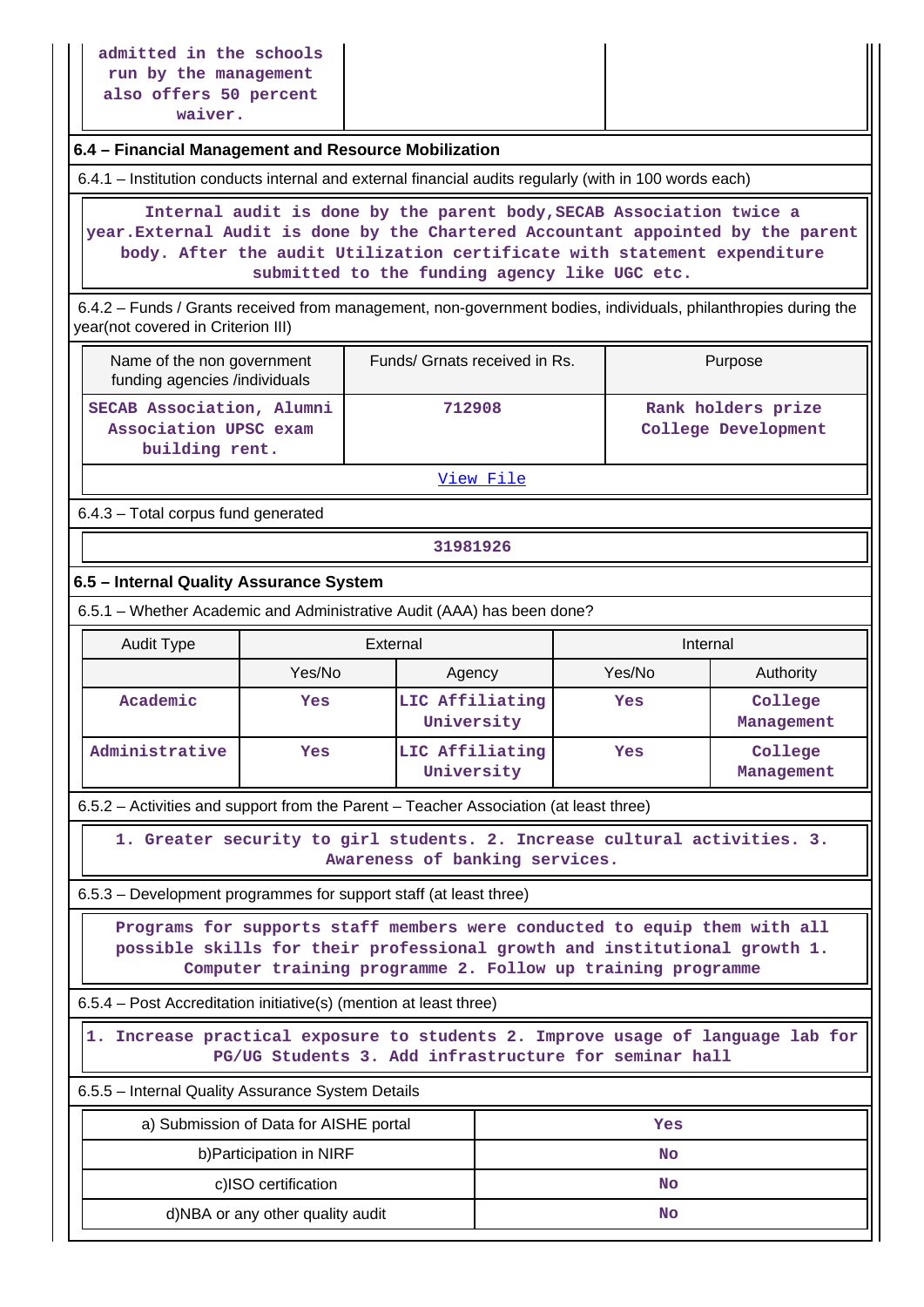| 6.5.6 - Number of Quality Initiatives undertaken during the year                                                     |                                        |                                   |                                                                          |           |                            |                                                                                       |                        |                       |                            |            |                                        |  |    |
|----------------------------------------------------------------------------------------------------------------------|----------------------------------------|-----------------------------------|--------------------------------------------------------------------------|-----------|----------------------------|---------------------------------------------------------------------------------------|------------------------|-----------------------|----------------------------|------------|----------------------------------------|--|----|
| Year                                                                                                                 |                                        |                                   | Name of quality<br>initiative by IQAC                                    |           | Date of<br>conducting IQAC | <b>Duration From</b>                                                                  |                        | <b>Duration To</b>    |                            |            | Number of<br>participants              |  |    |
| 2018                                                                                                                 |                                        | $C.0.$ 's                         | 1. Understan<br>ding P.O's,<br>P.S.O's and                               |           | 07/03/2018                 | 07/03/2018                                                                            |                        |                       |                            | 07/03/2018 |                                        |  | 40 |
| 2018                                                                                                                 |                                        | 2. Making<br>use of e<br>learning | resources to<br>strengthen<br>teaching and<br>learning eff<br>ectiveness |           | 04/04/2018                 | 04/04/2018                                                                            |                        | 04/04/2018            |                            |            | 40                                     |  |    |
| 2017                                                                                                                 |                                        | n of<br>sports                    | 3. Increase<br>participatio<br>students in                               |           | 16/08/2017                 | 16/08/2017                                                                            |                        |                       | 19/08/2017<br>30           |            |                                        |  |    |
| <b>CRITERION VII - INSTITUTIONAL VALUES AND BEST PRACTICES</b>                                                       |                                        |                                   |                                                                          |           |                            |                                                                                       |                        |                       |                            |            |                                        |  |    |
| 7.1 - Institutional Values and Social Responsibilities                                                               |                                        |                                   |                                                                          |           |                            |                                                                                       |                        |                       |                            |            |                                        |  |    |
| 7.1.1 – Gender Equity (Number of gender equity promotion programmes organized by the institution during the<br>year) |                                        |                                   |                                                                          |           |                            |                                                                                       |                        |                       |                            |            |                                        |  |    |
| Title of the<br>programme                                                                                            |                                        |                                   | Period from                                                              | Period To |                            |                                                                                       | Number of Participants |                       |                            |            |                                        |  |    |
|                                                                                                                      |                                        |                                   |                                                                          |           |                            |                                                                                       | Female                 |                       | Male                       |            |                                        |  |    |
| 1) Women's<br>Rights and<br>Access to<br>Criminal<br>Justice System                                                  |                                        |                                   | 08/03/2018                                                               |           | 08/03/2018                 |                                                                                       |                        | 160                   |                            |            | 15                                     |  |    |
| 2) To empower<br>women as<br>entrepreneur                                                                            |                                        |                                   | 22/03/2018                                                               |           | 22/03/2018                 |                                                                                       |                        | 60                    |                            |            | $\overline{a}$                         |  |    |
| 7.1.2 - Environmental Consciousness and Sustainability/Alternate Energy initiatives such as:                         |                                        |                                   |                                                                          |           |                            |                                                                                       |                        |                       |                            |            |                                        |  |    |
|                                                                                                                      |                                        |                                   |                                                                          |           |                            | Percentage of power requirement of the University met by the renewable energy sources |                        |                       |                            |            |                                        |  |    |
|                                                                                                                      |                                        |                                   |                                                                          |           | 0                          |                                                                                       |                        |                       |                            |            |                                        |  |    |
| 7.1.3 - Differently abled (Divyangjan) friendliness                                                                  |                                        |                                   |                                                                          |           |                            |                                                                                       |                        |                       |                            |            |                                        |  |    |
|                                                                                                                      | Item facilities                        |                                   |                                                                          |           | Yes/No                     |                                                                                       |                        |                       | Number of beneficiaries    |            |                                        |  |    |
| Physical facilities                                                                                                  |                                        |                                   |                                                                          |           | Yes                        |                                                                                       |                        |                       | $\overline{2}$             |            |                                        |  |    |
|                                                                                                                      | Ramp/Rails                             |                                   |                                                                          |           | Yes                        |                                                                                       |                        |                       | $\overline{2}$             |            |                                        |  |    |
|                                                                                                                      | Rest Rooms                             |                                   |                                                                          |           | Yes                        |                                                                                       |                        |                       | 243                        |            |                                        |  |    |
| 7.1.4 - Inclusion and Situatedness                                                                                   |                                        |                                   |                                                                          |           |                            |                                                                                       |                        |                       |                            |            |                                        |  |    |
| Year                                                                                                                 | Number of<br>initiatives to<br>address |                                   | Number of<br>initiatives<br>taken to                                     |           | Date                       | Duration                                                                              |                        | Name of<br>initiative | <b>Issues</b><br>addressed |            | Number of<br>participating<br>students |  |    |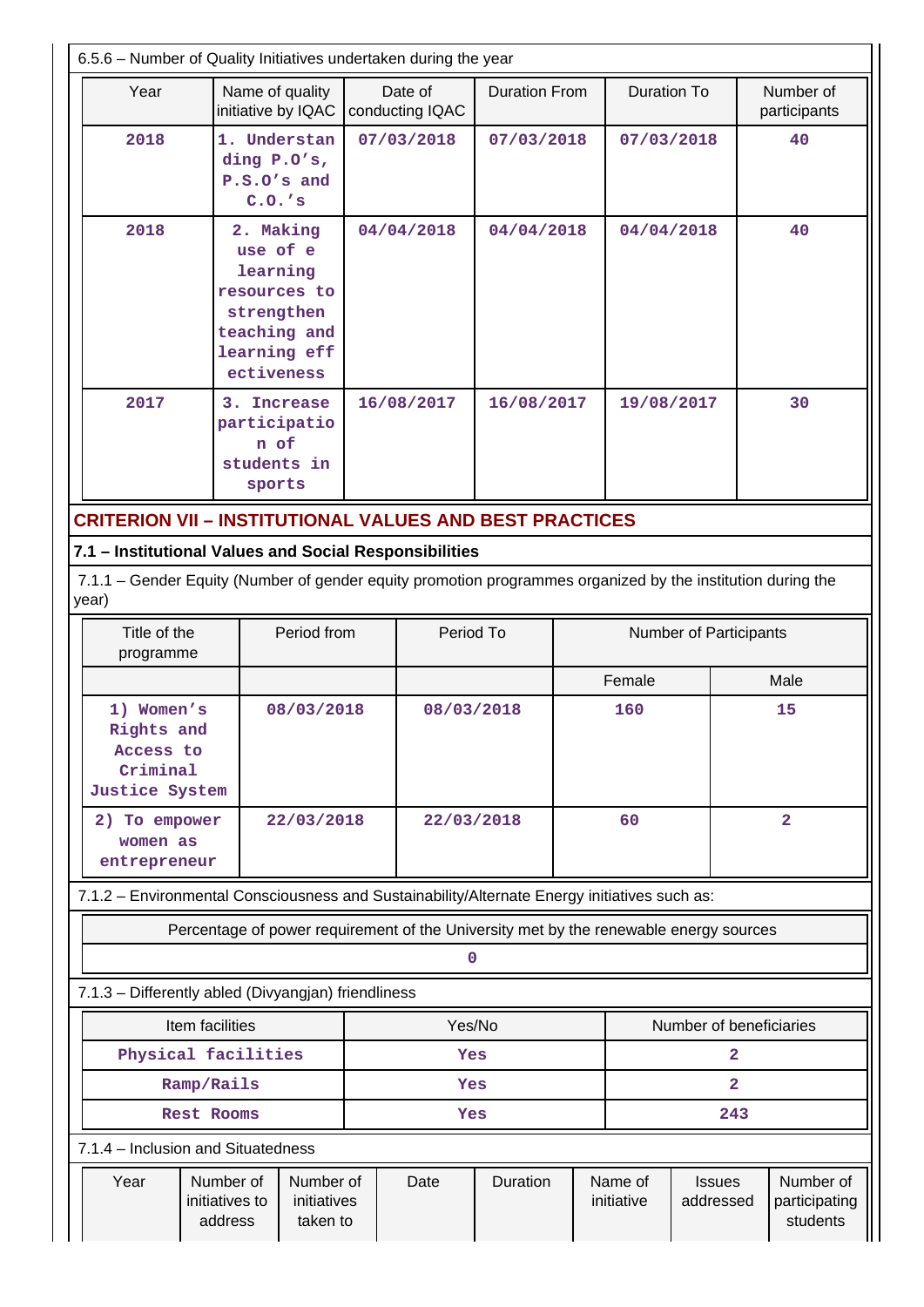|                                                                                                           | locational<br>advantages<br>and disadva<br>ntages               | engage with<br>and<br>contribute to<br>local<br>community |  |                          |                                  |                                                                                                                                                                                                                                                            |                                                                                                                                                                                                                                       | and staff                                                                                                                                                                                                                                                                                    |
|-----------------------------------------------------------------------------------------------------------|-----------------------------------------------------------------|-----------------------------------------------------------|--|--------------------------|----------------------------------|------------------------------------------------------------------------------------------------------------------------------------------------------------------------------------------------------------------------------------------------------------|---------------------------------------------------------------------------------------------------------------------------------------------------------------------------------------------------------------------------------------|----------------------------------------------------------------------------------------------------------------------------------------------------------------------------------------------------------------------------------------------------------------------------------------------|
| 2017<br>7.1.5 - Human Values and Professional Ethics Code of conduct (handbooks) for various stakeholders | 3                                                               | 3                                                         |  | 17/07/201<br>7           | 11111                            | 1. Visits Better un<br>to Histor<br>ical<br>Monuments history.<br>continues<br>2. Visits<br>to<br>Textile<br>factory<br>named "<br>Denim<br>Industry"<br>Dept of<br>Commerce<br>Vijayapur<br>3. Visit<br>to slums<br>to<br>empower<br>women con<br>dition. | derstandi<br>ng of<br>Understan<br>d how ind<br>ustrial<br>factories<br>functions<br><b>Increase</b><br>empathy<br>with the<br>downtrodd<br>en and<br>put<br>efforts<br>to<br>improve<br>their<br>health.                             | 135                                                                                                                                                                                                                                                                                          |
|                                                                                                           | <b>Title</b>                                                    |                                                           |  | Date of publication      |                                  |                                                                                                                                                                                                                                                            | Follow up(max 100 words)                                                                                                                                                                                                              |                                                                                                                                                                                                                                                                                              |
|                                                                                                           | Code of conduct for<br>teachers and students                    |                                                           |  |                          | 25/05/2017                       |                                                                                                                                                                                                                                                            |                                                                                                                                                                                                                                       | The Code of Conduct for<br>all the stake holders of<br>the college has been<br>disseminated. There has<br>been no major incident of<br>its infringement during<br>the year. However these<br>codes of conduct are<br>under detailed review<br>owing to the changing<br>educational scenario. |
| 7.1.6 – Activities conducted for promotion of universal Values and Ethics                                 |                                                                 |                                                           |  |                          |                                  |                                                                                                                                                                                                                                                            |                                                                                                                                                                                                                                       |                                                                                                                                                                                                                                                                                              |
|                                                                                                           | <b>Duration From</b><br>Activity<br>1. Lecture on<br>20/09/2017 |                                                           |  |                          | <b>Duration To</b><br>20/09/2018 |                                                                                                                                                                                                                                                            | Number of participants<br>155                                                                                                                                                                                                         |                                                                                                                                                                                                                                                                                              |
| values and ethics<br>in organisation                                                                      |                                                                 |                                                           |  |                          |                                  |                                                                                                                                                                                                                                                            |                                                                                                                                                                                                                                       |                                                                                                                                                                                                                                                                                              |
| 2. Lecture on<br>importance of<br>values and ethics<br>for students                                       |                                                                 |                                                           |  | 03/02/2018<br>03/02/2018 |                                  |                                                                                                                                                                                                                                                            | 180                                                                                                                                                                                                                                   |                                                                                                                                                                                                                                                                                              |
| 7.1.7 – Initiatives taken by the institution to make the campus eco-friendly (at least five)              |                                                                 |                                                           |  |                          |                                  |                                                                                                                                                                                                                                                            |                                                                                                                                                                                                                                       |                                                                                                                                                                                                                                                                                              |
|                                                                                                           |                                                                 |                                                           |  |                          |                                  |                                                                                                                                                                                                                                                            | a) Use of Bicycles : A bicycle is the easiest, most economical way for many<br>students seeks to encourage cycling among students, staff and faculty members<br>and strive to improve the overall health and well being of the campus |                                                                                                                                                                                                                                                                                              |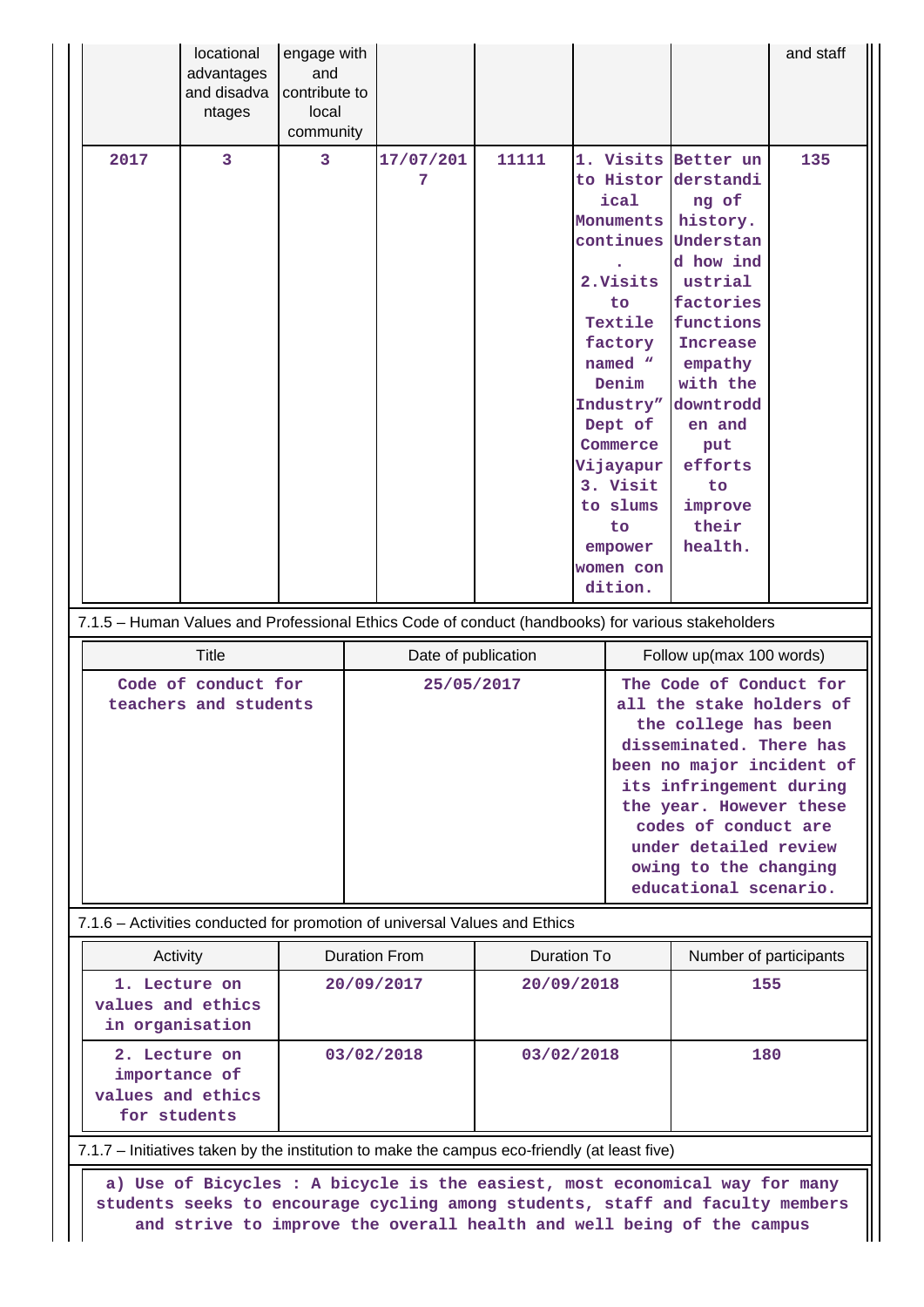**community. Cycling is quickly rising to the top as a means of transportation. It is virtually cost free, pollution free. The college observes the vehicle free campus every first and last Saturday of every month b) Public Transport About 80 of students and 10 of staff use public transport for their convenience. The institution instructs the students to practice transportation etiquette like to remain polite and courteous, not to block the flow of traffic, offer their seats to the elderly or injured person and pregnant women, to take care of their belongings etc. c) Pedestrian Friendly Roads The institution wants to expand the pedestrian friendly surrounding the college to encourage more multi modal transportation. d) Plastic free campus Plastic free college is a program of the institution which aims to measurably reduce plastic pollution on college campus with a special focus on the reduction and ultimately the elimination of plastic bottles, plastic straws and poly bags. e) Paperless office The world is advancing so fast and quick with internet and software services and therefore paperless offices are becoming trendy. The institution promotes paperless office by SMS, Email, Whatsapp , as it happens to be a much better and green option than using the means of paper. f) Plantation of trees and plants The college organizes various programmes to create awareness among students in the campus and involve them in maintaining Eco friendly environment. 1. Medicinal plants and herbal garden are maintained. 2. Plan to develop a center for environmental management in the campus 3. Establishing clean and green campus. 4. Conduct awareness programmes by NSS, and Social Science Quality Circle. 5. Maintaining clean and green circle. 6. Display the aim in the campus "Go Green" "Think Green!", "Create Green", and "Save Green". 7. Planting of plants in the campus**

#### **7.2 – Best Practices**

#### 7.2.1 – Describe at least two institutional best practices

 **Best Practice: I The noble practice of providing financial aid to the poor and needy students is continued this year also because of its benefits accrued to the students. This year 18 number of students benefited and the amount spend was 61579. 2017/18 SL.NO NAME OF THE BENEFICIARIES AMOUNT PAID 1) AYESHA BAGWAN 745. 2) SHABANA BAGWAN 3255. 3) RABIYA PATEL 3873. 4) SHAHJADBI PEERSABGOL 3768. 5) KHWAJABI BHORI 3878. 6) MUBEENA SUNNEWALE 3878. 7) NIDA KALADAGI 3878. 8) SANA KAUSAR ATHANI 3878. 9) AYESHA BAGWAN 3255. 10) ASMA MANIYAR 3255. 11) MOHSINA JAHAGIRDAR 3255. 12) RQAIYYA JAGIRDAR 3255. 13) RUQQIYA BILEKUDRI 3427. 14) ASMA KORBA 3427. 15) BISMILLA KUDAGI 3427. 16) HUSAINBI SATTAR 3427. 17) MUBEENA ATTAR 3878. 18) REKHA HALENNEVAR 4000. TOTAL 61579. Best Practice: II Teaching of Arabic to the destitute women. Need analysis: This institute had already been providing training to destitute women from the neighboring slums in tailoring skills. During one such session of tailoring, at Dept of Home Science, it emerged that these illiterate and destitute women were curious to know about their religion and the holy Quran. On further interaction, these women showed willingness to learn Arabic language so that they can read the holy Book themselves. The responsibility of teaching Arabic language was accepted by Prof.(Smt) S.M.Mulla HOD Dept of Arabic. She has framed a syllabus of 96 hrs teaching spread over period of six month. She has also been providing needed study and reading materials to 28 women from her own finances as a charity. Thus, therefore the institute has enabled and empowered these 28 destitute women to fight against odds faced by them.**

 Upload details of two best practices successfully implemented by the institution as per NAAC format in your institution website, provide the link

<http://arsi.secab.org/pdf/supporting/7.2%20BEST%20PRACTICE-2017-18.pdf>

#### **7.3 – Institutional Distinctiveness**

7.3.1 – Provide the details of the performance of the institution in one area distinctive to its vision, priority and